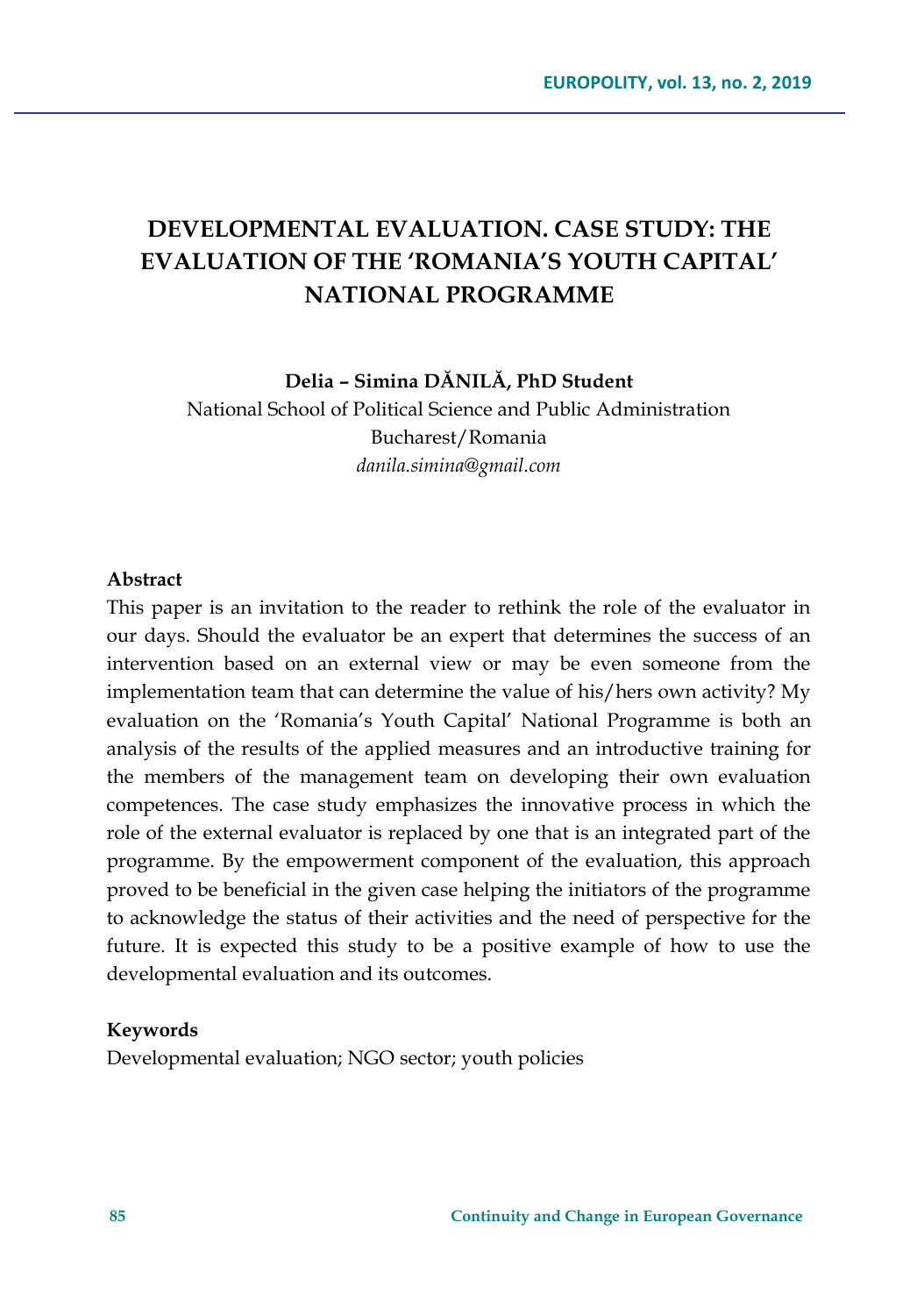# **1.INTRODUCTION**

In the youth sector the role of The European Union is rather to promote cooperation through a dialogue in which diversity is respected than to provide reinforced legislative instruments. Benefiting from the transfer of information and experiences that take place thanks to this platform, States can develop their own youth policies, in line with the needs of young people at national level. The latest European programmes reflect interest in investing in human capital and for smart and inclusive growth. The attention and resources of the European Union are increasingly moving on to young people, a social category that can and will determine how the future will look.

In this study, I propose to analyse the evolution of youth policies both at European level, as well at national level. The emphasis will be placed in the case study on the 'Youth Capital of Romania' initiative, which will be the subject of a development assessment. This innovative approach will allow to improve the evaluation capacity of the team implementing the Programme and the transmission of this capacity to project implementation teams within the programme. The conclusions will summarize the observations on the evolution of youth policies of the European Union and the lessons learnt in the evaluation process for new initiatives in the field of youth similar to the one evaluated.

## 1.1. Concepts and definitions

Defining the young is important because it has the consequence of activating certain rights such as voting, running for a public function, working, or obligations such as criminal liability. At the same time, this age limit may determine the age at which driving, the purchase and consumption of cigarettes and alcohol are allowed, but also the age at which a sexual act can be considered consented. These issues are essential to create relevant public policies for young people. There is the need to address special public policies for the young people because they represent a vulnerable group in our society, but also a key category considering the aging trend of the European population. In Romania, the Youth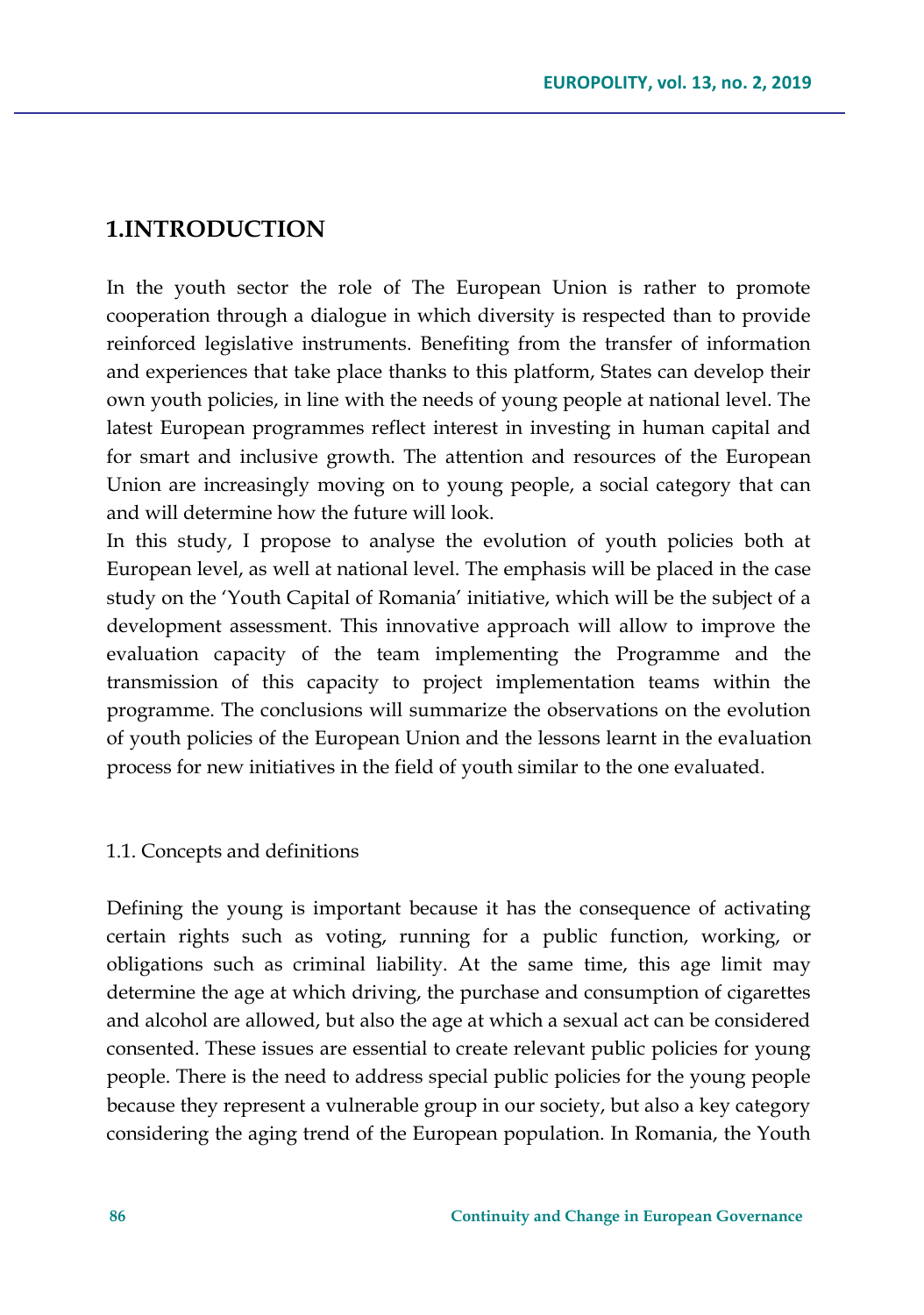Act No. 350/2006 regulates the conditions under which a person is framed as young: a citizen aged between 14 and 35 years of age.

The theoretical approach used is a mix between the traditional formative assessment based on theory and developmental evaluation. Developmental Evaluation is suitable for complex and dynamic realities such as the youth field. I proposed that the evaluation process be a strong customer-oriented one; Clients, represented by the governance of the programme, come from the NGO and private environment, are followers of innovation and social initiatives from the "Grass thread" and not imposed by policy makers. The complexity of the youth field is given by numerous factors. Firstly, the broad age range of the youth category includes generations with different needs, perhaps even contradict. Another element to be taken into account in shaping youth initiatives is the environment of provenance (economic, social, cultural, religious, educational, etc.). The aim of this assessment is to create the mechanisms by which the programme can evolve in the rhythm of the youth sector dynamics.

Focusing the strict assessment on methodology distracts the attention from studying the model about how the program should work. The theory-based evaluation paradigm was developed to distinguish the failure of a program/project from the point of view of the implementation of the failure caused by the erroneous construction of the intervention logic (Fitzpatrick and Sanders 2012, 161). In view of the fact that the programme is not at the completion stage but in progress, we have opted for a formative assessment. This constitutes a proactive assessment and guidance process on clarifying the objectives and implementation plans. The main quality of this type of evaluation is given by the contribution it can bring to the improvement of the programme (Stufflebeam and Coryn 2014, 173). The formative assessment focuses in particular on the criteria of relevance and effectiveness.

Relevance, in the context of an assessment, relates to the degree to which the objectives of the programme are appropriate in relation to the needs it addresses (Evalsed 2013, 34). Although the analysis of this criterion is ideal in the ex-ante evaluation phase, it can also be carried out at the intermediate stage to test the theoretical model of the programme and to allow its improvement. Identifying errors in the intervention logic is in support of reconfiguring the program to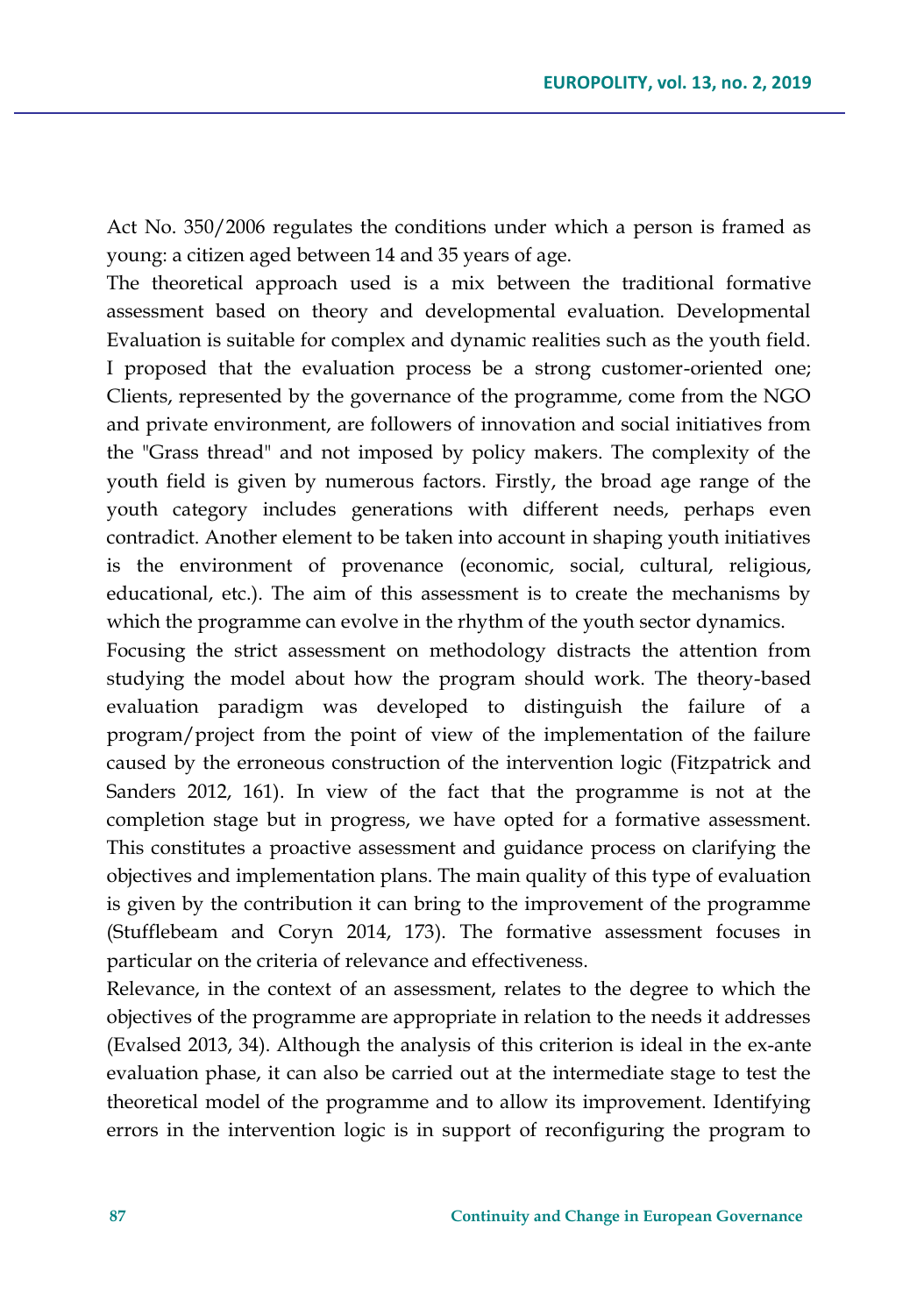remove redundant activities and prolong activities that largely cover the needs of the target group. Thus, the programme has the opportunity to maximum the potential to attain the general objective.

The effectiveness takes into account whether the objectives formulated in the programme have been achieved, which were successes, but also the external factors that created difficulties or positively influenced the programme and the extent to which the chosen solutions were appropriate (Evalsed 2013, 55). Effectiveness is closely related to relevance; Objectives can be achieved to a small or large extent, but the ultimate aim is to meet the identified needs and mitigate the effects of the social problem on which it is being acted.

Another assessment criterion that guided the approach is sustainability. Sustainability is the filter that quantified the extent to which the immediate achievements and results of the programme are sustainable, remain after the programme has ceased funding. Sustainability is important in this assessment because the implementation period of the projects under the programme is relatively short (1 year) relative to the needs of the target group. These needs are recurring so a sustainable action mechanism is needed to satisfy them.

One last criterion on the basis of which the evaluation questions were constructed is that of European added value. This criterion was chosen in the context where the initiative is inspired by the European Youth Capital programme. In view of the fact that the youth sector is a poorly regulated area at EU level, it is of interest to assess the contribution of this national initiative to achieving the general objective of the Union on young people. European added value is a concept used to qualitatively quantify the indirect or unexpected effects of the programme that could be extended to the other Member States.

The assessment is strongly concentrated on the use of the results and recommendations developed and on the development of the evaluation capacity of the programme management team. Taking into account the fact that there are no similar or complementary initiatives at national level with which this programme can create synergies, the performance of the youth field in Romania is largely due to this programme. Therefore, the analysis of its success is essential. The development assessment is apparently antagonical to the formative one, but I prefer to look at it in complementarity. This allows the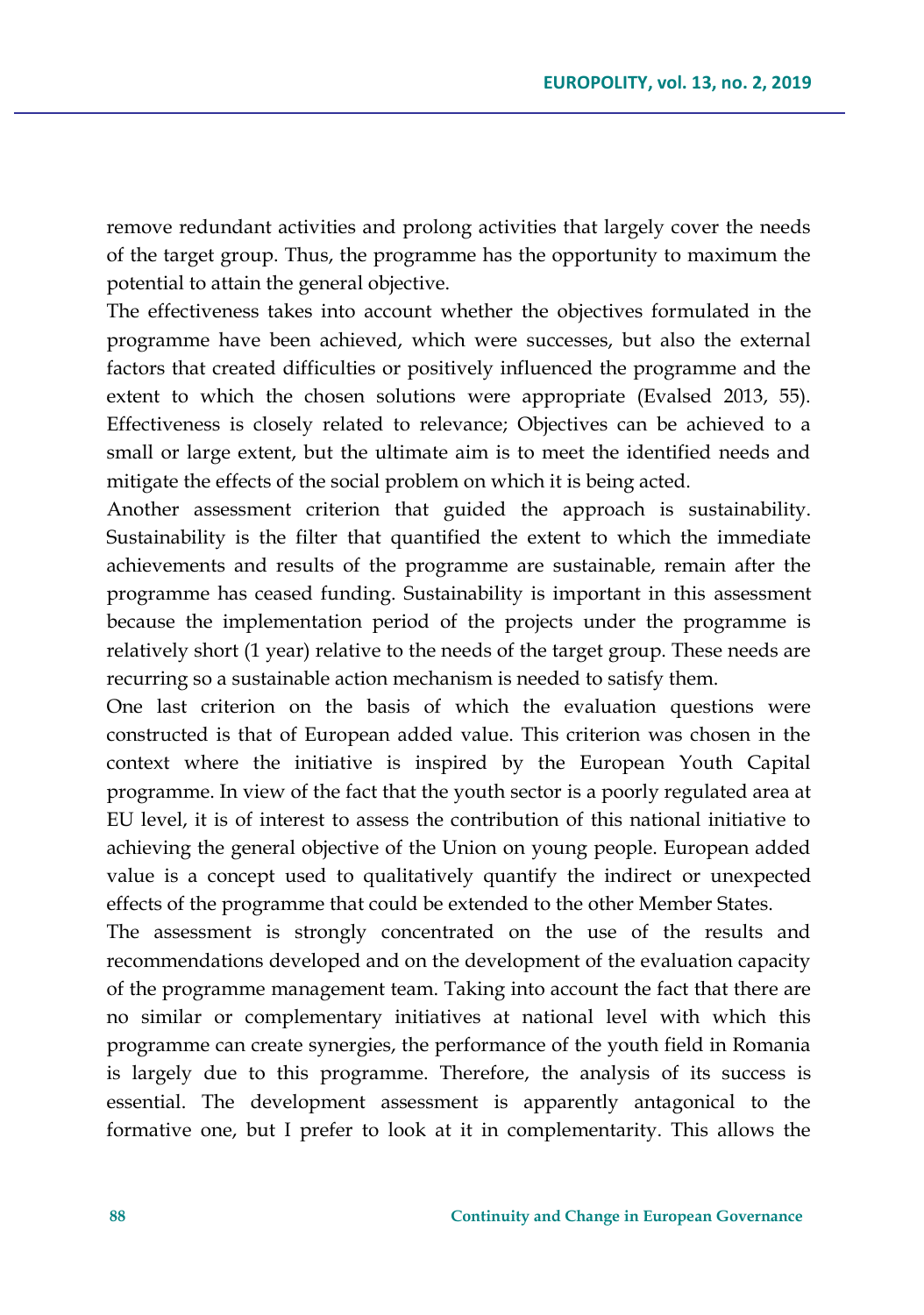identification of those elements that do not require improvement, but development. For example, the formative assessment could insist on improving activities for the target group, while through the development assessment, the target group would be radically reconfigured. The development assessment introduces the prospect that adaptation to the context (even when it involves major changes) is not a signal of the failure of the programme, but an opportunity to target resources in a more effective way and Relevant to the current context.

In the process of evaluating in development the involvement of the program management is a sine qua non condition (Quinn 2011, 75). The development assessment can also be applied internally. The results of the evaluation will be disseminated to all programme and project-level implementation teams. In order for the internal assessment to become a functioning mechanism in the future, it is necessary to develop the capacity to evaluate the leadership of the programme.

Secondary to the development assessment, the process has an innovative component of empowerment for the organisations involved. A fundamental result is the consolidation of self-determination (Fetterman and Kaftarian 1996, 4). The progress of the evaluation process was doubled by a learning process for the management team. The activity was a collaborative one and not a didactical one. In discussions with customers, their needs were expressed on improving the programme. The recommendations developed take into account these needs and propose tools that can be used independently by the programme management team.

The ultimate aim is to realise the benefits of the evaluation and the evaluation process to emerge from the exclusive expertise of some evaluators, becoming an accessible mechanism for the internal resources of the organisations. The autonomy in conducting the programme evaluation will enable them to improve the capacity to respond to challenges, crises, unforeseen situations.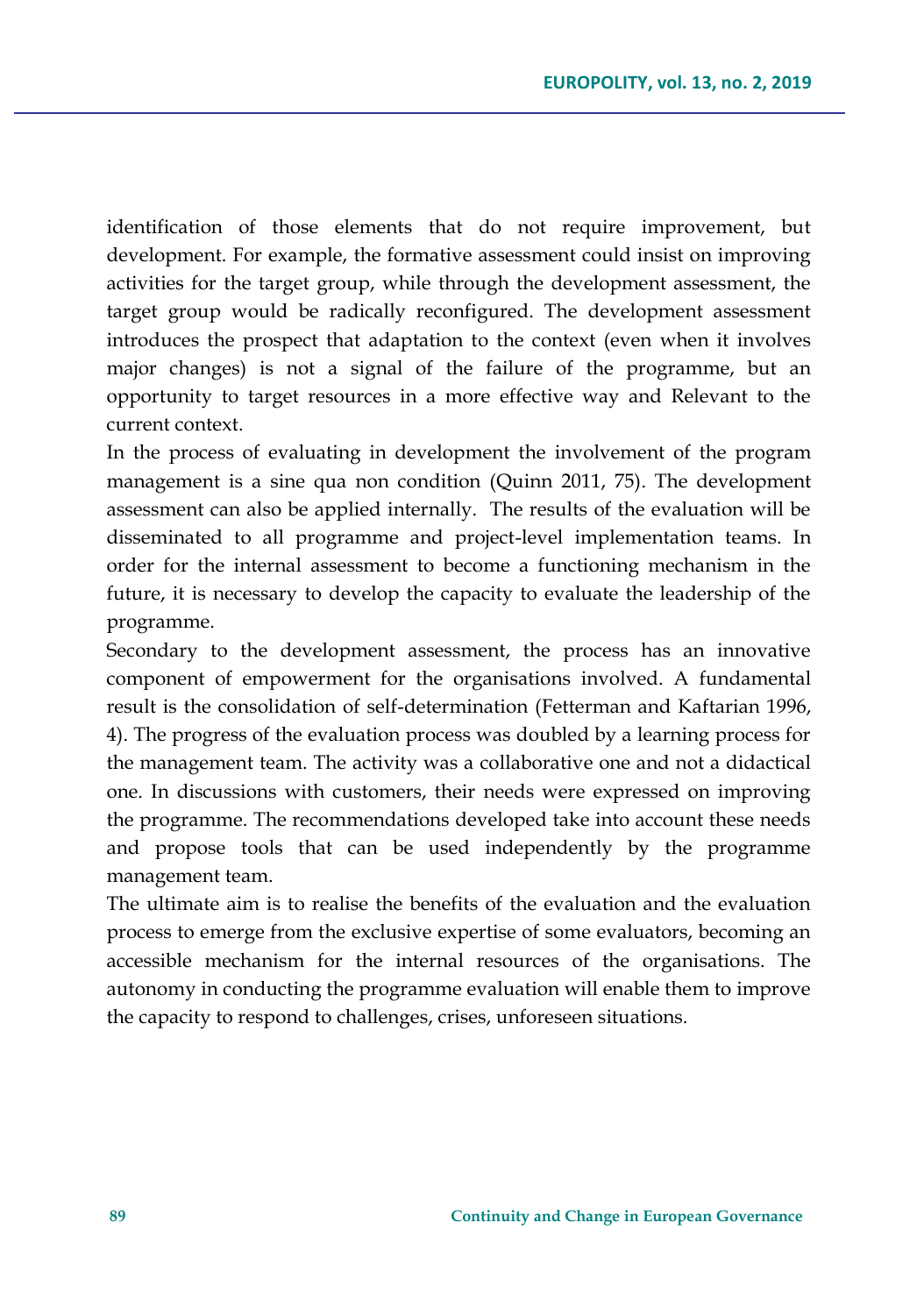### *1.2.1. Methodology*

The research question around which my scientific approach was outlined is: to what extent does the "Youth Capital of Romania" programme bring added value to European youth policies? My hypothesis is that this programme is connected to European youth policies and uses European tools and best practices. I will follow how this initiative contributes to the development of the National youth field, if and how the effects of the supranational level extend. As is apparent from the hypothesis stated, the dependent variable, the youth policies at European Union level, are in relation to the independent variable, the evolution of the programme "Youth Capital of Romania". Research has assumed two steps: analysing the content of relevant documents in the youth sector at national and European level, and field research.

Regardless of the type of techniques applied, research is based on a predominantly qualitative approach. The analysis units for the analysis of content will be on the one hand normative acts at national and European level to establish similarities and differences between them, on the other hand, will be the three projects embedded in the programme "the Youth capital of Romania". By default, analysis units also become organisations that have implemented the projects and organisation that developed the programme to analyse their management skills and to what extent they constituted positive or negative factors in achieving Objectives. In contrast to the policy analysis that will be descriptive, the analysis in the case study will be of an explanatory nature, following causal relationships between phenomena (e.g. if the erroneous identification of the needs Target group is affected by the quality of the objectives set and results).

The analysis of the implementation of the programme has incorporated two case studies representing the only two projects that have been implemented so far. These case studies were instrumental, following the verification of the contribution of the objectives and results of the two projects to the overall objective proposed in the programme. During the evaluation, a third case for the study was selected – the project in Baia Mare. Given that this project was in the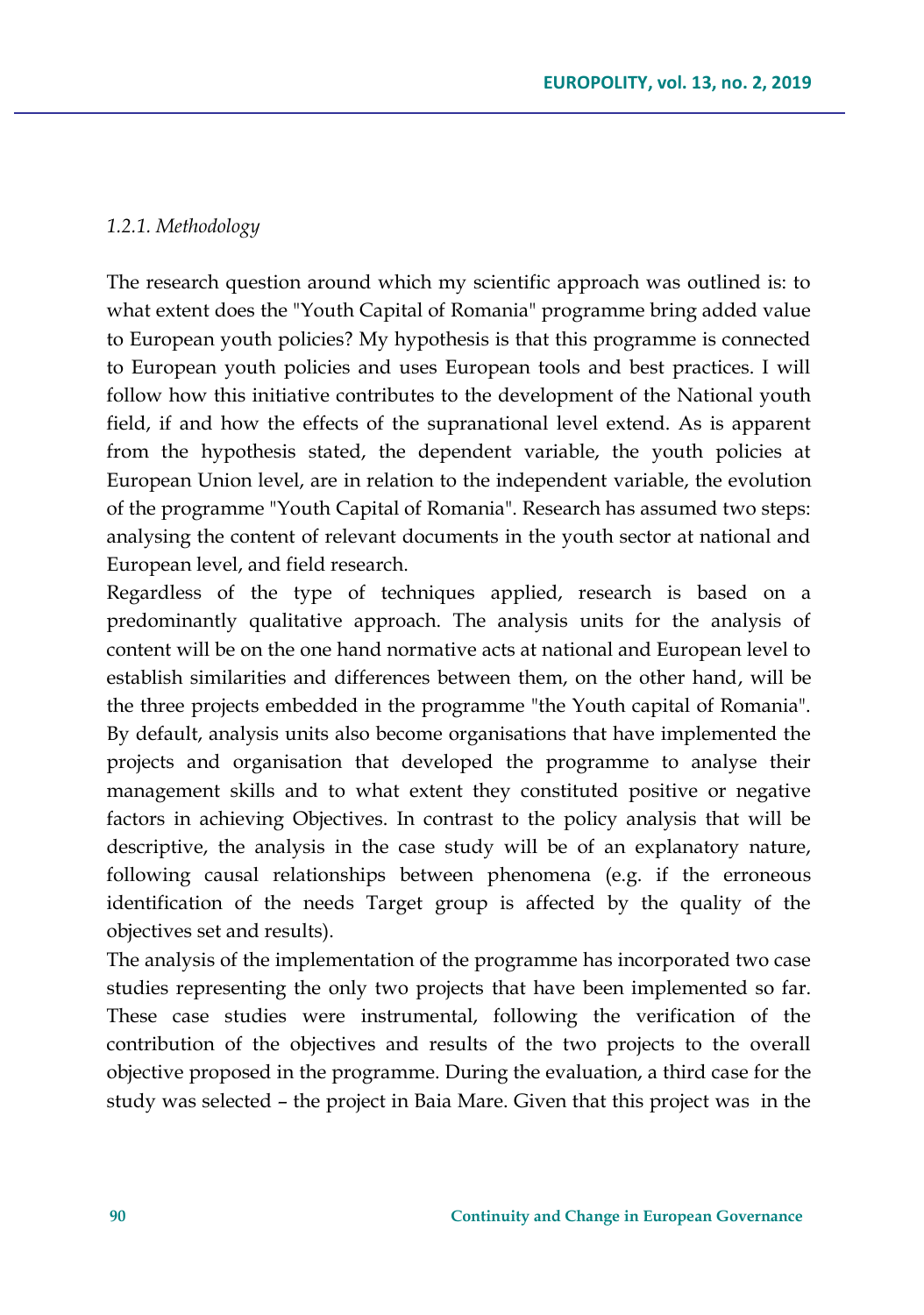initial phase of implementation, the research was an exploratory one, rather designed to provide an evaluation model for the intermediate and ex-post stage. The main purpose of the evaluation is the use of the evaluation results, the improvement and/or development of the programme and the improvement of the evaluation capacity of the management team through by developing new evaluation tools and mechanisms. The beneficiaries of the evaluation are the programme board team, Ministry of Youth and Sport, youth organisations at local and national level, academic environment.

Two focus groups were made with governance members and some members of the project implementation team in Bacau. This method has enabled the dynamization of discussions through the interaction between participants and the deepening of the programme in its complexity. The application of this method has had the advantage of clarifying key aspects of the programme and finding out data that is not available from documentary sources. This framework has favored the reflection on the progress of the programme, on good practices and the challenges encountered.

Based on the focus groups, with the overcoming of the exploratory dimension of the research, the relevant persons were identified to deepen certain aspects related to the program in individual interviews face-to-face or by telephone. The individual interviews made were based on a semi-structured grid, to allow data collection for evaluation questions without limiting the freedom of the interviewed person to add elements deemed relevant by it, to reformulate or interpret certain concepts (Evalsed 2012, 183). The interviews were especially useful due to their high degree of flexibility and the advantage of collecting spontaneous and complex responses. Interaction in front-to-face interviews provided additional data by observing the behaviours and attitudes of individuals. At the same time, the respondents were provided with feedback, with the aim of enhancing their knowledge about evaluation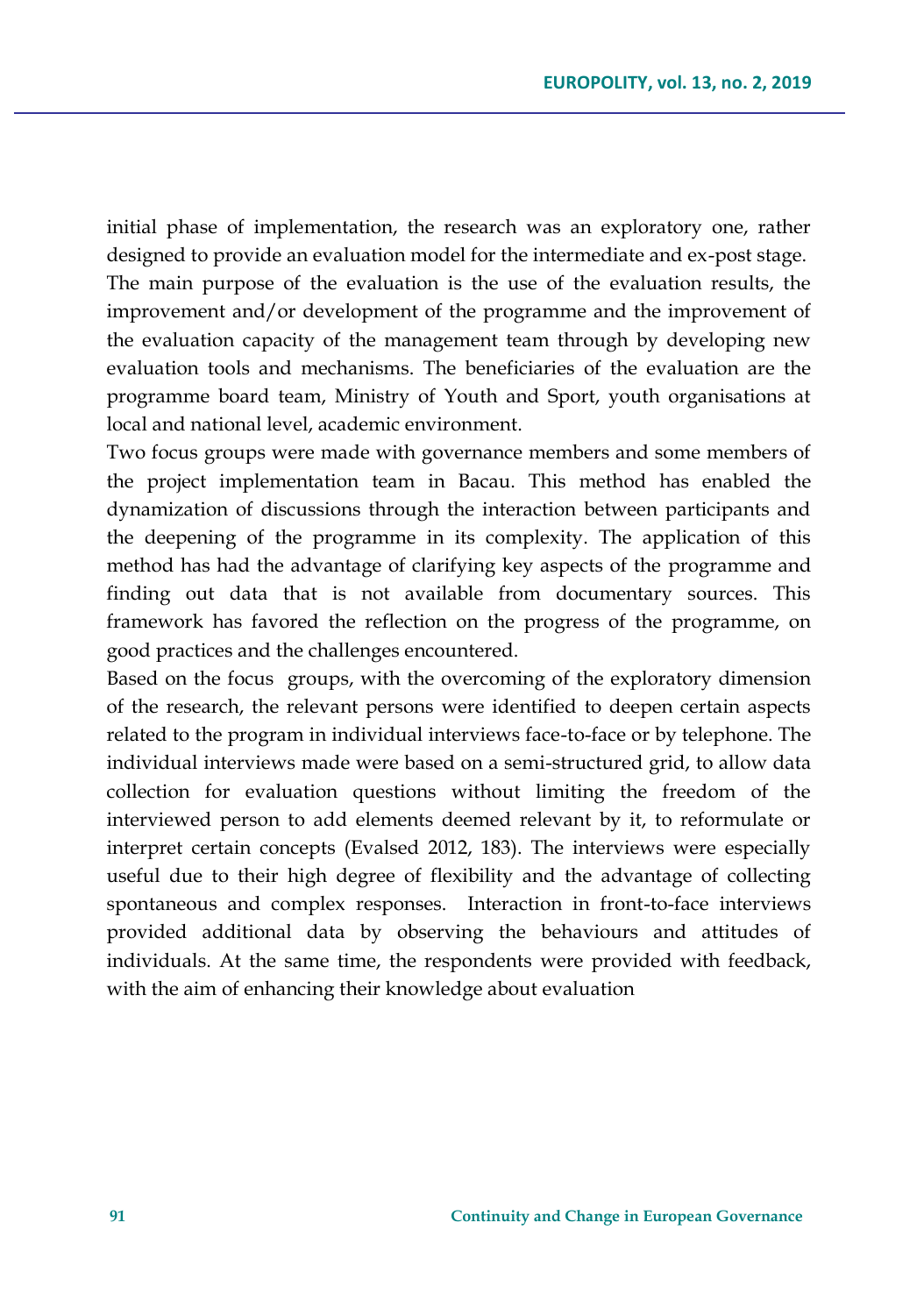#### *1.2.2. Research limits*

Access to people relevant to research has been a difficult one due to the territorial spread of project implementation teams and low study time. At the same time, these people and their organisations are not very visible in the public space, and getting in touch with them has been a challenge. Moreover, although the specific terminology of the evaluation is similar to that of project writing, I have found the need to explain and reformulate some concepts to ensure the unified understanding of the intervention.

The low number of people who participated in the focus groups has the disadvantage of contaminating respondents ' opinions through interpersonal influence. The facilitator of a focus group is the one who takes the lead in the dialogue, which leads the respondents to take a passive role. However, this risk has been transformed into the opportunity to provide information about the evaluation process to be internalised by the participants.

Empirically, we have noticed that respondents are becoming more responsive when they receive information about the opinion of others on the evaluated issues. This helps them to join a position, either agree or are in opposition. As moderator, I tried to maintain an objective position and to make valuable this dynamics. I believe that the respondents ' curiosity to find out the views of the other interviewed persons is determined by the fact that there was a first-time assessment mechanism that engaged all the stakeholders of the programme and in this way all could know conclusions that they would not have discovered in other contexts. Indirectly, we have mediated a form of networking between the main actors involved in the programme, but it is a limited mediation of the risk of errors (average fidelity of transmitted data).

Another limit of research is that the replies collected may contain distorted information (bias) or the phenomenon of ' self-deception in good faith ' (the respondent is convinced of the correctness of the answer). Given the fact that interviewed persons are part of the group of those involved largely in the implementation of the programme, there was a tendency to defend the programme, to manifest subjectivity on the success of the programme, to overestimate Results. In order to minimize the risk of these errors and ensure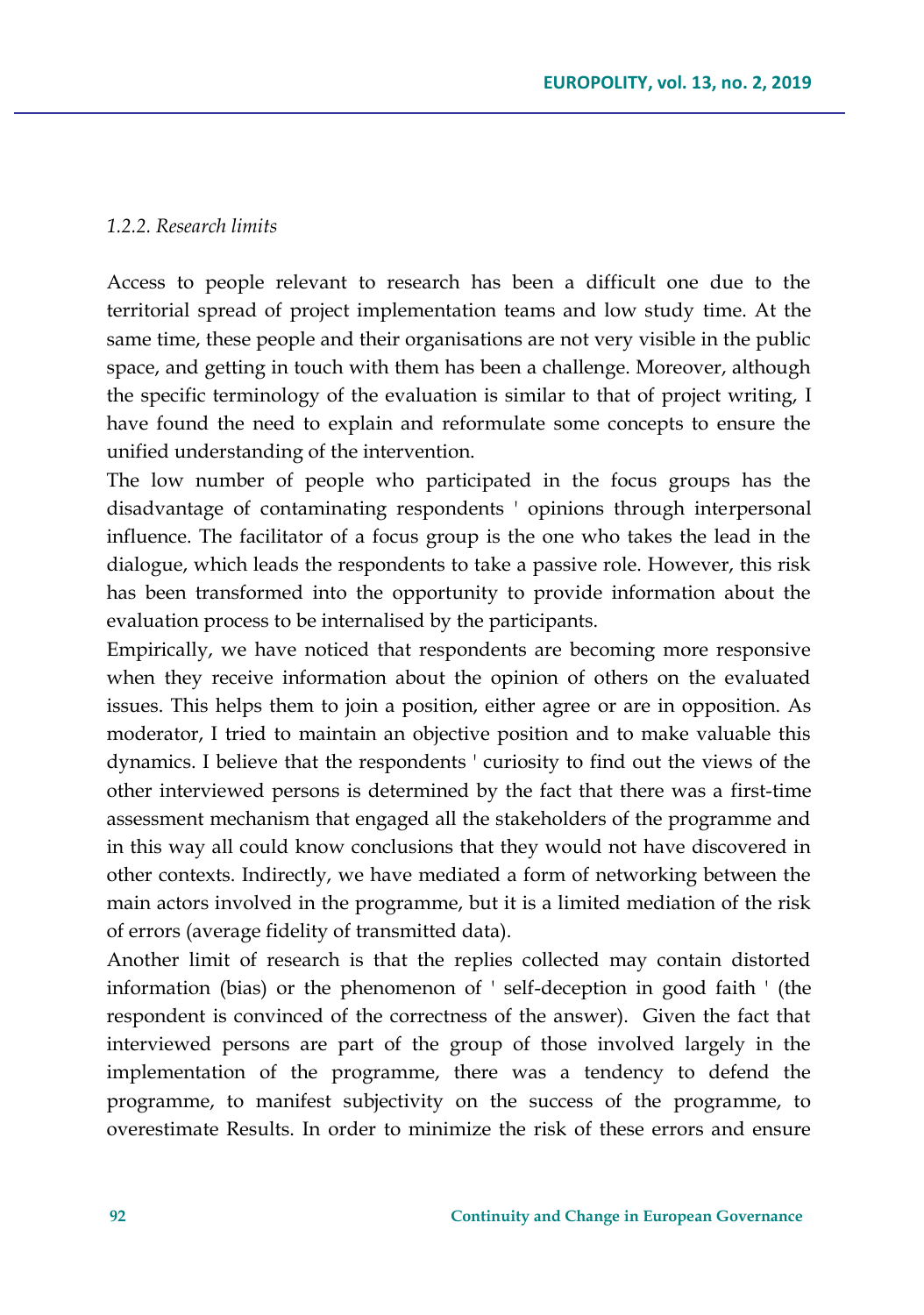the validity of the data, we resorted to confronting information in interviews with information from public documents. The purpose of the evaluation was also expressed in each interview so that we promoted awareness of the expression of failures to become lessons learnt. At the same time, the quantitative analysis of aggregated data from interviews has enabled the identification of common perceptions of the programme and the isolation of those subjective perceptions. I believe that the interviews made by telephone have ensured greater control over the discussion and an orientation of the discussion to the key points, avoiding deviations, but cannot guarantee the same degree of sincerity.

# **2. PRESENTATION OF THE 'YOUTH CAPITAL OF ROMANIA' PROGRAMME**

The 'Youth capital of Romania' programme was launched in 2016 and was inspired by the experience of implementing the 'European Youth Capital' programme in Cluj in 2015. This initiative aimed at young people has as a general objective the development of urban youth ecosystems in Romania. Under the programme, youth NGOs are encouraged to collaborate with local and secondary authorities with the private environment for the pursuit of activities for young people. Annually, a competition is held, following which a Romanian city receives the title and is the beneficiary of a financial prize to begin the activities described in the application dossier. Sources of funding for all activities foreseen in the project are diverse: it can be the local budget, European funds or private sponsorships. The responsibility for identifying sources of funding lies with the local implementation team. The application of the principle of participatory budgeting is encouraged-"involvement of citizens in a democratic process of deliberation and decision to determine the optimal way to spend (part of) the public budget".

The governance commission of the title of the Romanian Youth Capital is responsible for ensuring the management of the programme, "including the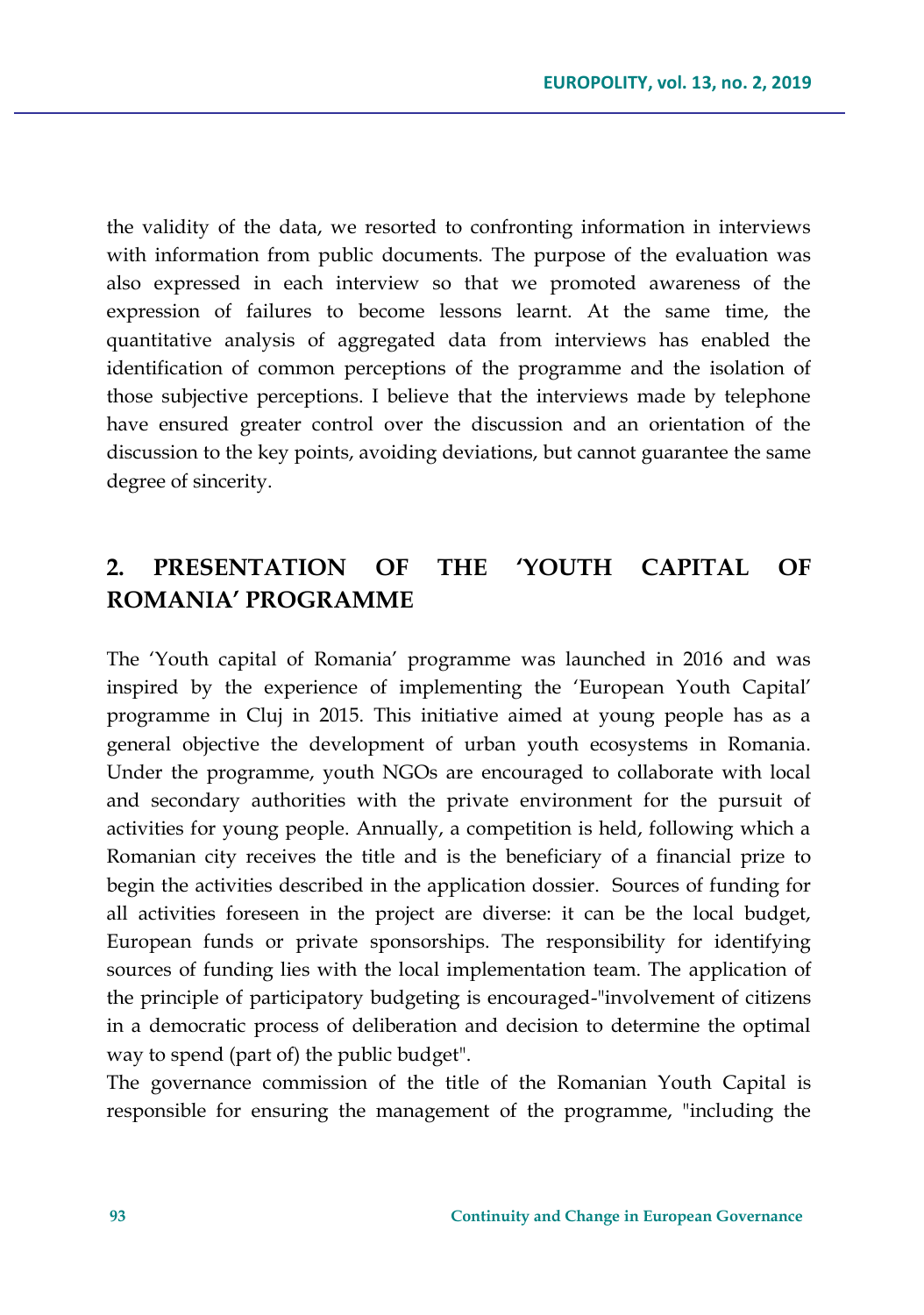creation and management of the methodological framework, the creation of premises for the existence of a permanent Secretariat, The creation of an independent jury and the creation of conditions for monitoring ". The governance of the "Youth capital of Romania" consists of the Youth Council of Romania (CTR), the Youth Federation of Cluj (FTC), the PONT group and the Commercial Bank Romanian (RCB). The two organisations operating in Cluj-Napoca were involved in the implementation of the European programme, during which the partnership with RCB was developed. The Romanian Youth Council is the main non-governmental partner in the central government decision-making report, advocating for defending young people's rights and putting their needs and interests on the political agenda. CTR is a member of the European Youth Forum and represents the young Romanians in the dialogue with the United Nations, the European Commission and the Council of Europe, involving the development of youth policies at European level and International. The Youth Council of Romania participated in the elaboration of the White Charter of the European Commission – "A new impetour for European Youth" (2001), the European Pact for Youth (2005) and the renewed framework for European cooperation in the youth field 2010-2018 (2009). At the national level, the Romanian Youth Council participated in the elaboration of the "National Youth Action Plan in Romania", "Law No. 146/2002 on the legal regime of the county foundations for youth and the Municipality of Bucharest and the National Youth Foundation "," Law No. 425/2004 on the establishment of the National Youth Day ' and ' the Youth Act No. 350/2006 ". Currently, CTR is part of the national Working Group on structured dialogue.

The pilot project of this programme was implemented in Timisoara from 2016- 2017 to 2020, by the Timiş Youth County Foundation, also a member of the LNG for structured dialogue. The next city to obtain the title was Bacău. The objective of the mandate of Bacău was to identify the potential of young grocery stores and solutions to keep these young people in the city as Bacău faces a massive decline in the stable population. In 2018, Baia Mare holds the title valid until May of the year 2019 and managed by the FONT (Federation of Youth NGOs) Maramureş.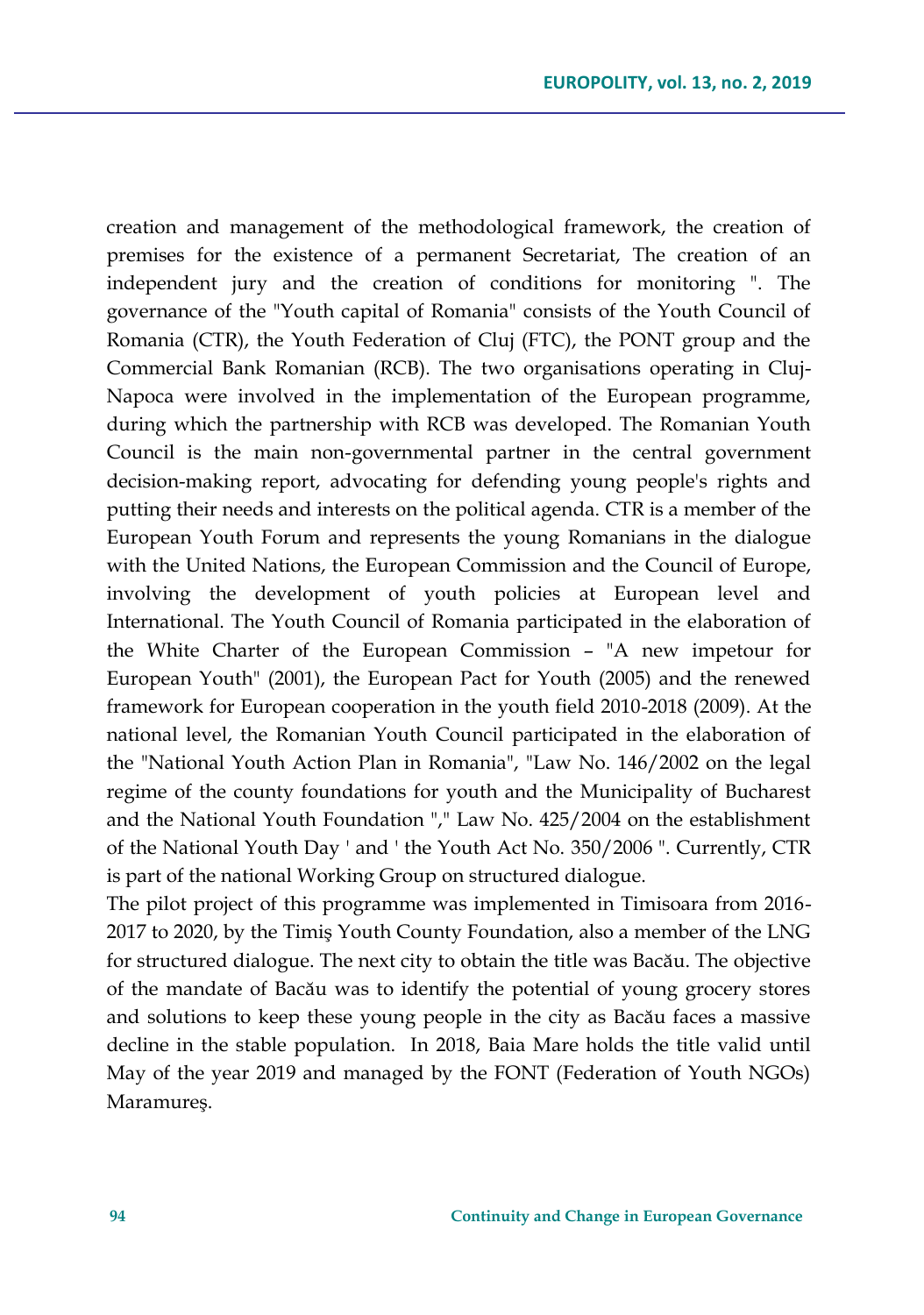## 3.1. Evaluation report

## *3.1.1. Summary*

This evaluation report records the progress of the "Youth Capital of Romania" programme on the basis of 4 criteria: relevance, effectiveness, sustainability and European added value, and addresses recommendations to improve the implementation and development process of the programme as a whole. The recommendations will be formulated specifically for each evaluation criterion, but also on a horizontal level. The evaluation will highlight good practices and lessons learnt to meet the challenges and risks in achieving the programme's objectives.

### *3.1.2. Relevance*

The youth field faces challenges both from the point of view of socio-economic conditions and from the perspective of civic participation of young people in decision making process.

The share of the young population in the European area is decreasing. In the European Union, only one-third of the population consists of children and young people under 30. Until 2080, a return to the share of the young population in the previous ' 90s is not foreseen (the point at which the decline began due to a decrease in fertility, the number of children born and births at an advanced age). This minority population is or will also constitute the economically active population segment. In order to strengthen sustainable development, it is a priority to ensure vocational training and the labour market insertion of this social category. According to Eurostat, the young population of Romania (aged 15 to 29) decreased from 2008 to 2016 by about 30% and represents around 20% of the total population. Considering also the fact that Romania is recording the strongest migration rate in Europe, demonstrates the need for a strategic vision and interventions for young people and their well-being.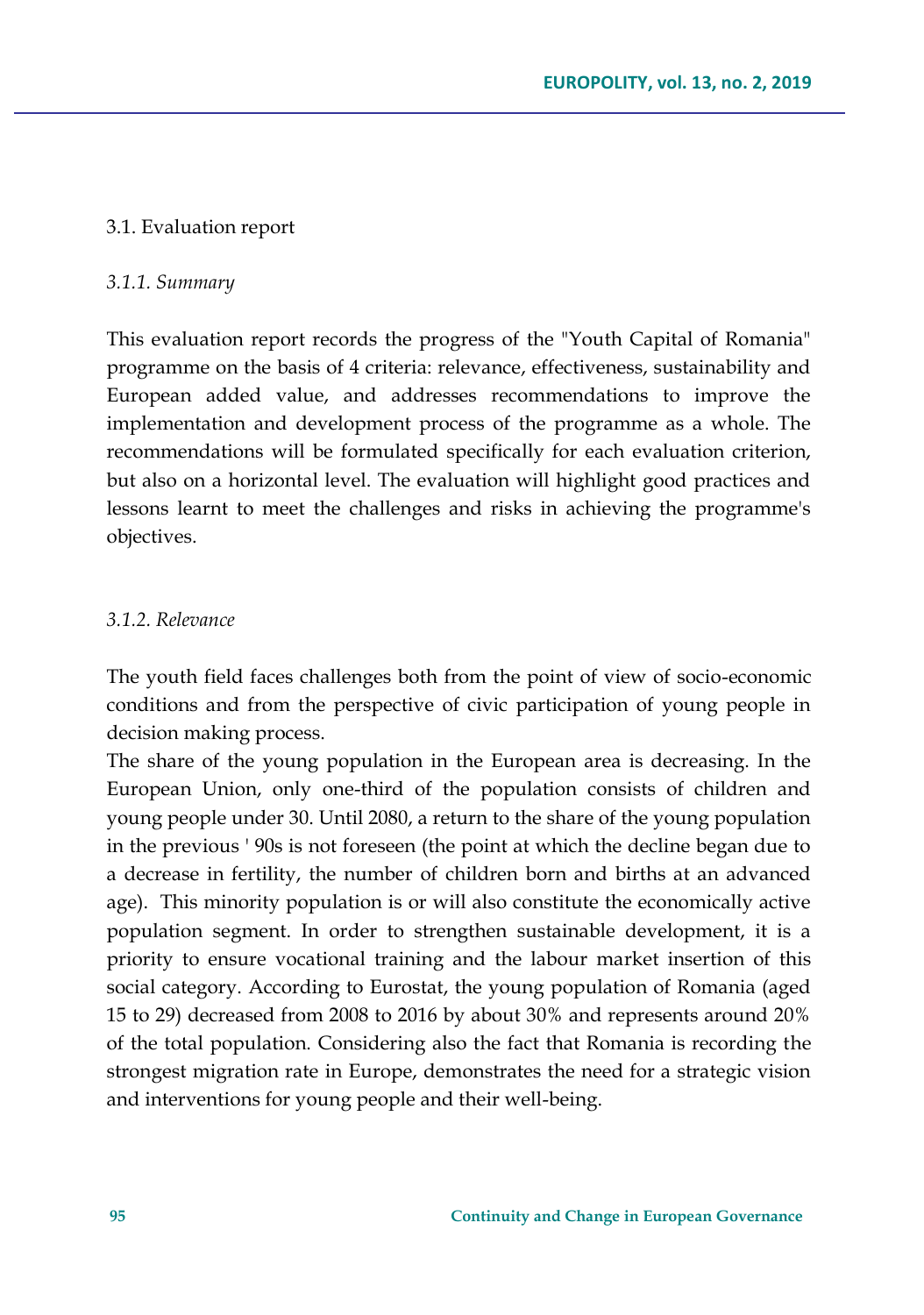Moreover, 1 out of 5 young people between the ages of 20 and 34 in the EU are classified in the NEETs (Not in Education, Employment or Training) phenomenon, and the Romanian rate exceeds the European average. Although a downward trend has been recorded in the last 3 years, the unemployment rate among young people aged 15 to 24 in Romania remains above the European average (in 2017, Romania – 18.3%, the EU average – 16.8%). The challenges that threaten the conditions for a decent living have resulted in changes in the transition from student to employee status. Traditionally, young people were getting a job after completing the highest level of education/training. Nowadays, this transition is unpredictable, its duration being extended. Young people get stability in the labour market later as they change more jobs at the beginning (part of them skip this transitional phase by working even during the study phase). Therefore, it is essential to understand, on the one hand, the expectations of employers in the labour market, on another part of young people seeking a job, or the reasons why they do not seek to get employed. Employers have a wide range of candidates, and their non-admission depends rather on the lack of basic skills (literacy) and less on their lack of experience. Young people who have a low level of qualification risk remaining in a low income cycle and limited opportunities for advancement in career. Young people from vulnerable groups are either inserted into the labour market very early in order to be able to support themselves, or have difficulty finding a job, and the division based on the criterion of experience postpones this insertion.

Moreover, it is a priority to identify the challenges of young people in vulnerable groups in accessing forms of vocational education and training. The obstacles are related to reduced community facilities such as transport and poor education infrastructure, lack of teaching staff or didactic materials, but also adverse conditions in the family environment. In 2016, there was an increase in the rate of severe material deprivation in Romania, and this is particularly accentuated among young people.

A significant challenge for medium and small towns as a population in Romania is the migration of young people. 'Migration and commute are probably the best indicators of territorial competitiveness. The reasons why the population chooses to move to another city are diverse and complex, ranging from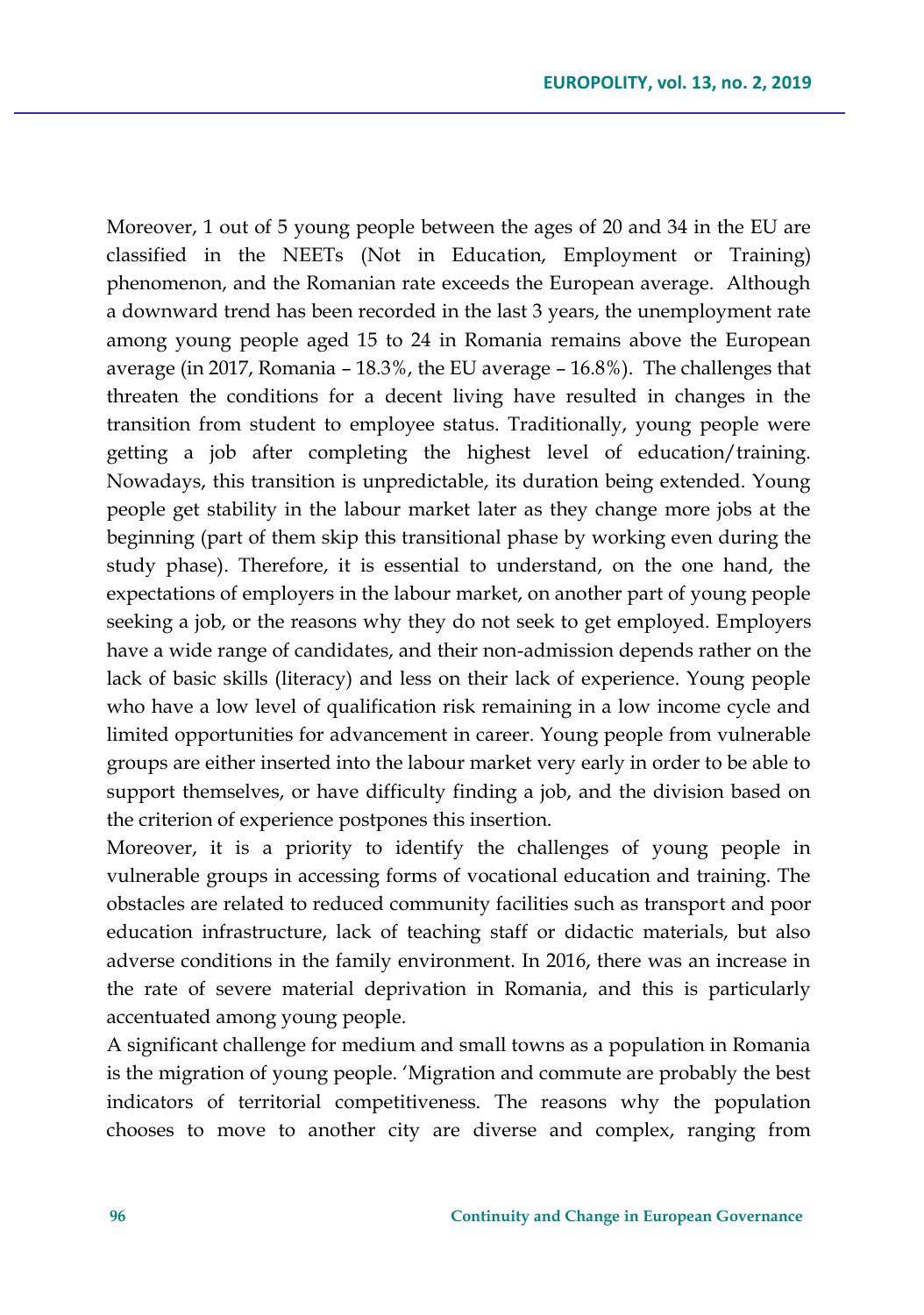education and work opportunities to personal reasons (e.g. marriage), but also to reasons like quality of life, the possibilities for making shopping, artistic and cultural life, the presence of people who share the same vision or the appropriate climatic conditions.'

According to the interviews, one of the sources used to identify the needs of the target group was the Diagnosis on the Use and Allocation of Funds for Young People (2015), carried out in a project in which the Youth Council of Romania has been one of the partners. The report shows a number of issues raised by youth organisations regarding the funds in the field: lack of transparency and involvement of young people in their management, inefficiency and ineffectiveness of their use, lack of information. The analysis highlights that the minimum standard (meaning the establishment of a youth fund according to the legislation in force by the local public authority) is met by 30.88% of the local public authorities responsible (the response rate was 78.4%). Also, the study emphasized the low interest of the authorities to finance youth activities at national level, as well as good practice in absorbing the local funds allocated (e.g.: Cluj-Napoca - The European Capital of Youth).

In 2014, Romania had one of the highest participation rates for young people (aged 15 to 30) to vote in the EU. Romania also recorded one of the highest intent rates to run in electoral elections among young people from the age range 15-29 years at the European Union level. This trend was maintained in 2017. However, the percentages of young people participating in a sport club, a youth organisation, a cultural organisation, a local community-centered organisation, a political organisation/political party, a human rights organisation or an environmental one are below the European average. The rate of volunteering among young people is below 30%. 85% of young Romanians claim that they did not have the opportunity to volunteer outside the country.

Following the interviews, the programme objective was clarified as a more specific one, which concerns increasing the civic participation of young people. The needs of the target group have been partially identified and the objectives cover to a moderate extent the needs of young people in Romania. The general objective respects the strategic priorities and legislation in the field of youth at national and European level.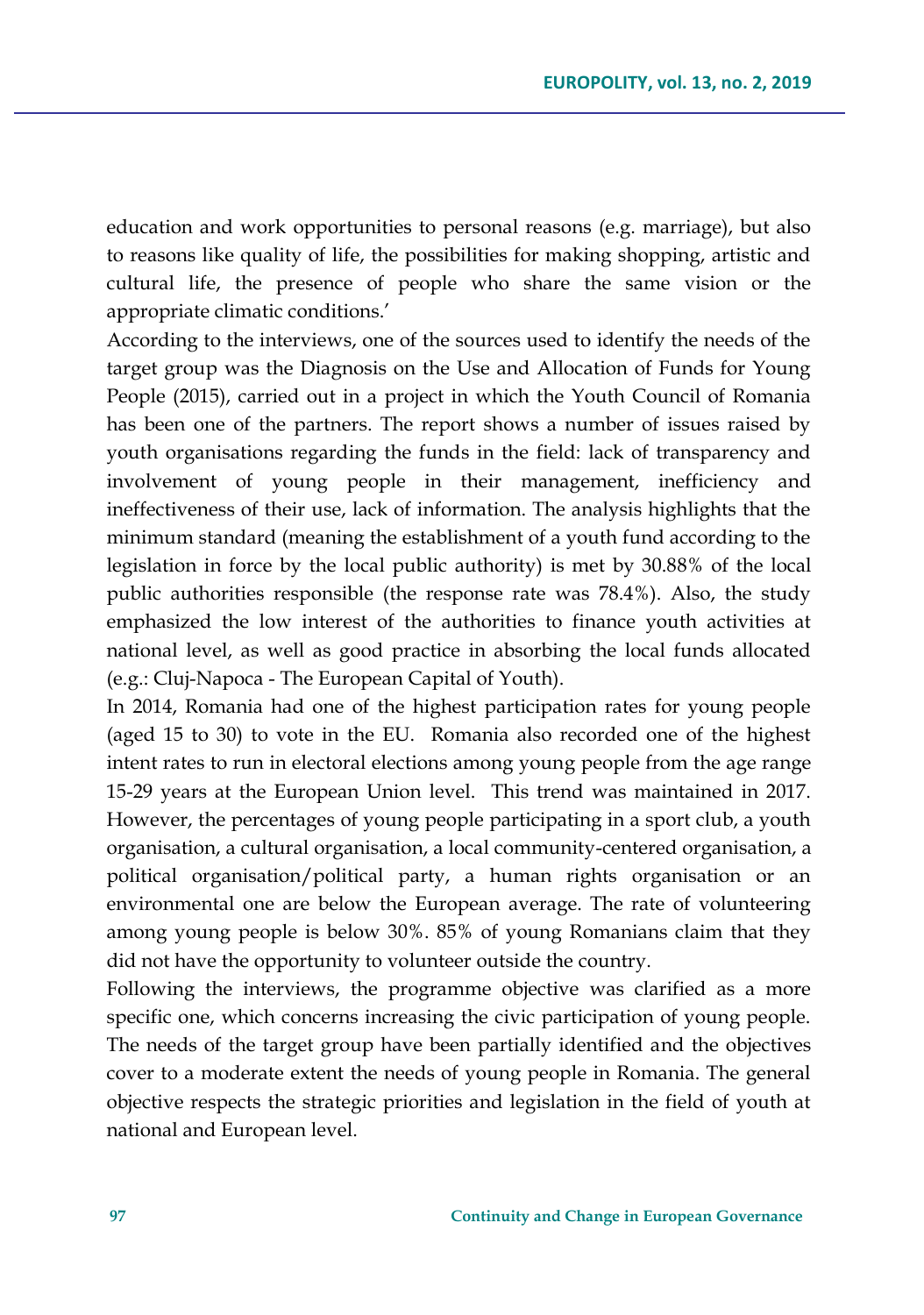Recommendations:

- It is recommended to operationalize the general objective with the introduction of new specific objectives. Given the above presentation of the challenges of young people in Romania, the objective of increasing civic participation among young people in urban environment is important, but it is not enough. It is recommended to adapt the programme and to formulate new objectives in connection with action on improving socioeconomic conditions in order for the initiative to become more relevant in the current context. Given the minor contribution of other complementary measures at local, regional or national level to the development of urban youth ecosystems, the performance of this programme is significant. In order for the programme to achieve a major impact, its suitability to the needs of the target group is essential.
- The objective of obtaining youth funds must be addressed as an instrument for achieving other objectives related to the specific needs of young people at local level, and not be confused with the general objective of the programme.

#### *3.1.3. Effectiveness*

The general objective – 'the development of urban youth ecosystems' is an ambitious one and allows a wide and varied range of actions for its fulfilment. The objective is innovative by using the concept of 'youth ecosystem' to mark the representation of the needs and interests of young people in all subdomains. The specific objective – 'increasing the civic participation of young people' was internalized by the implementation teams of the 3 projects included in the programme. However, there are also measures that address a wider spectrum of needs (in the category of social and economic ones).

The programme has achieved its objective to a limited extent by facilitating cooperation between youth NGOs and local authorities. According to interviews, 'the title is something abstract, it is an illusion that coagulates all the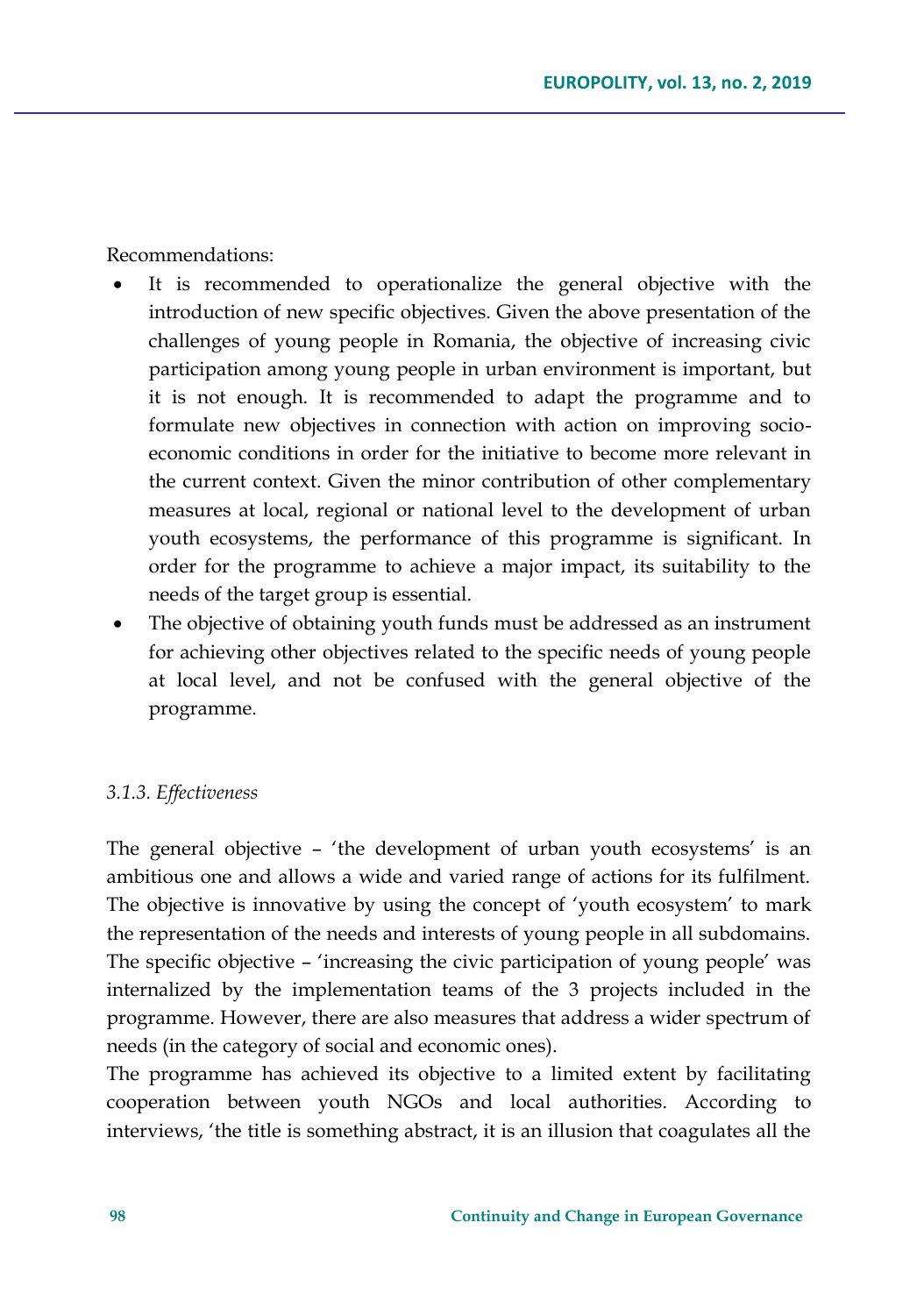forces in the city. The mechanisms generated by the programme help the society overall'. In both Timisoara and Bacau, the institution of the City Hall was identified as an open, involved, proactive actor who supported the ideas and activities of young people and accelerated the implementation of measures from the application portfolio.

The objective of the Timisoara team – 'stimulating the activity of youth organisations and diversifying leisure options (in particular, out-door activities for young people)' contributes largely to the overall objective of the programme. Within the pilot project, local youth organisations became more active due to the ownership of this title. By promoting the project in high schools, young students became aware of the opportunities to practice volunteering in their city. Thus, a category of young people excluded until the time of the project was involved in the youth activity. The increase in civic participation of young people has been pursued through public consultations conducted to discuss local needs such as urban mobility or the design of recreational spaces. For example, it was placed on the city's agenda the problem of identifying a location for a skate park and a temporary solution was implemented. One of the activities that has achieved its objective to a lesser extent than expected is the programme 'What am I doing in the neighborhood?' which included 6 projects based on needs identification activities through neighbourhoods. This was an opportunity to rethink the approach to direct access to young people.

The project in Bacău was based on the need to reduce youth migration. Its objective contributes largely to the overall objective of the programme. The objective was operationalized by a series of result indicators assigned to achievement targets, which is a good practice given that the methodology for the selection of applications did not impose such a condition.

The largest contribution of the winning title was the increase of the youth funds allocation from the local budget during the Bacau - Romanian Capital of Youth. However, the funding awarded by the competition on Law 350/2005 resulted in a absorption of funds of less than 50%. This indicates a limited involvement of all youth organisations in the municipality in obtaining funding for the development of their potential.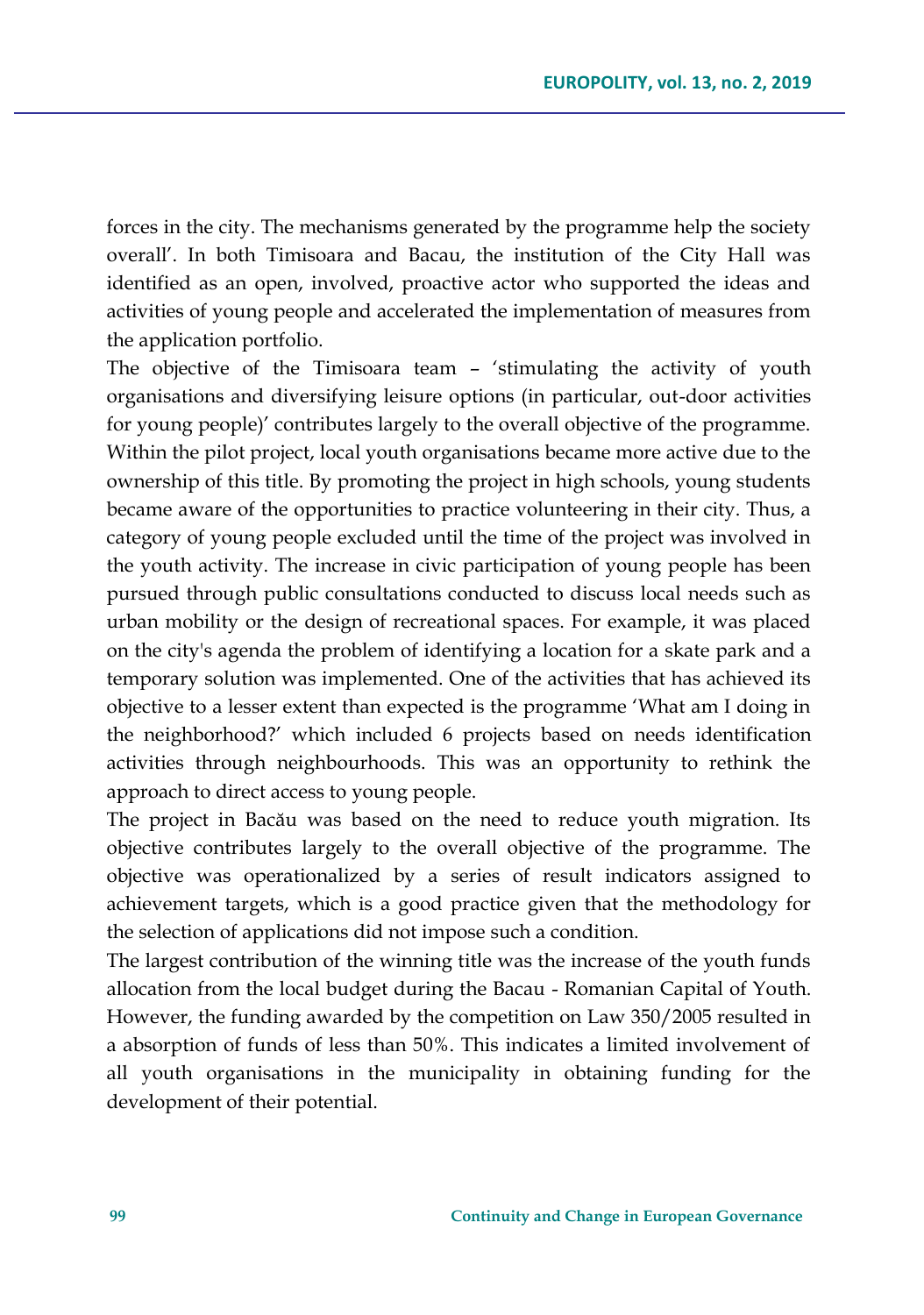Cultural and leisure activities have generated positive results that have contributed largely to the increase in project performance. Whether it is new activities or activities that have already existed and has been attributed to them a greater extent because of the title, they have shaped the image of an intensification of youth activity at the local level.

Another result of the project is overcoming the indicator target of the number of volunteers involved. According to the interviews, the competences of volunteers were developed to a moderate extent. At the end of the project, indicators were reported that are not found in the list of initial indicators, such as the number of volunteer hours or the total number of beneficiaries in Bacau (the number of young beneficiaries was initially tracked). The low consistency between the set and reported indicators indicates that it was identified during the implementation of the risk of failure to achieve the targets assumed, which is why it was preferred to present indicators reported at baseline 0 to Quantified the performance of activities. Other indicators were not reported at the conclusion of the project because they are of impact and not of results, difficult to measure after a period of one year (e.g. increased employment rate, focusing on certain target groups, including Young people aged 15 to 25, persons with disabilities, persons with complex family responsibilities and other socially deprived persons).

According to the interviews, in the process of writing the application, the involvement of the relevant actors was moderate, which allowed limited knowledge of the needs of the young people in Bacau. However, the practice of the consultations was developed during the project. For example, consultations were conducted with the city Hall to improve the methodology for the application of law 350/2005 on the regime of non-refundable financing from public funds. It has become more flexible for youth organisations wishing to propose initiatives with funding from the local budget.

The development of existing youth structures and new structures was an objective that assumed challenges. The Youth Advisory Council, established in 2016, was not convened during the title. Although this responsibility falls within the jurisdiction of the city Hall, a advocacy process has not been developed for this case to the extent appropriate. It was also not included in the structure of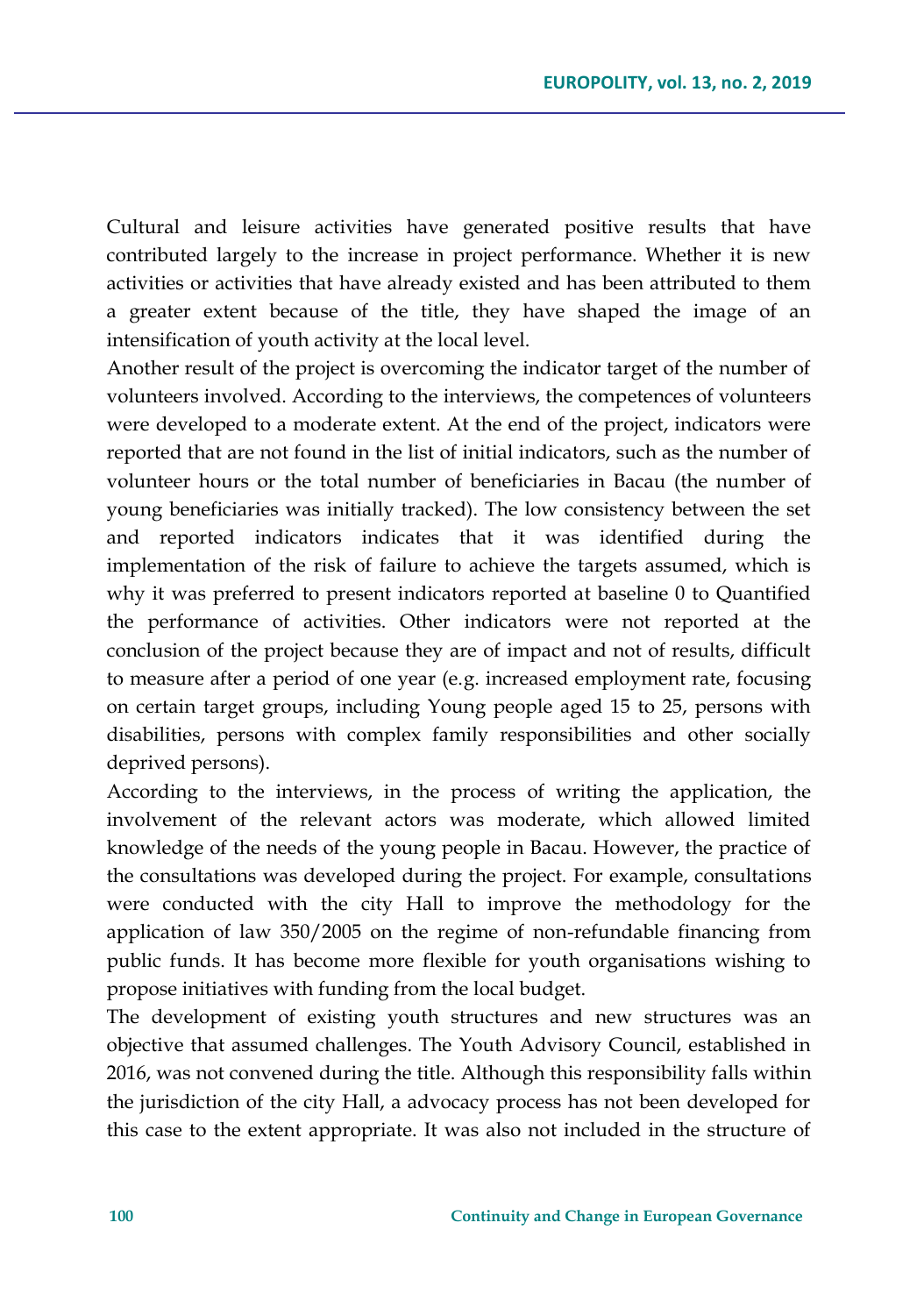the municipality management a new selection for the youth sector. The reduced responsiveness and influence of the political decision by local youth organisations was also visible in the case of budget correction that reduced the budget allocated to the Youth centre.

|           | External positive factors that influenced the<br>project |                 |                                               |                    | External negative factors that<br>influenced the project |                                      |            |                                                    |
|-----------|----------------------------------------------------------|-----------------|-----------------------------------------------|--------------------|----------------------------------------------------------|--------------------------------------|------------|----------------------------------------------------|
|           | Colaboration with the<br>cityhall                        | Human resources | Support of the<br>presidential<br>institution | Support of the RCB | Reduced implication<br>of the private sector             | Reduced visibility of<br>the project | Bureacracy | Limited financement<br>sources for youth<br>sector |
| Timisoara | $\star$                                                  | $\star$         | *                                             | $\star$            | $\star$                                                  | $\star$                              |            | *                                                  |
| Bacau     | *                                                        | $\star$         | *                                             | *                  | $\star$                                                  | *                                    | *          | $^\star$                                           |

The factor that had the greatest influence on the results of the projects (to involve as many young people as possible) was the low visibility of the projects among young people. The visibility of the programme among central public institutions was ensured by distributing information and promotion materials in the media. Instead, among young people, despite the information campaigns carried out, visibility was not increased to the extent expected. Reduced availability of promotional and branding funds has been reported to appeal to advertising forms with a large impact on the public. Visibility has been largely ensured through social media channels. Although there were significant positive factors, the high patronage of the President of Romania (granted to this programme for a period of one year) and support from RCB did not greatly increase the awareness of the programme at Level of the young population.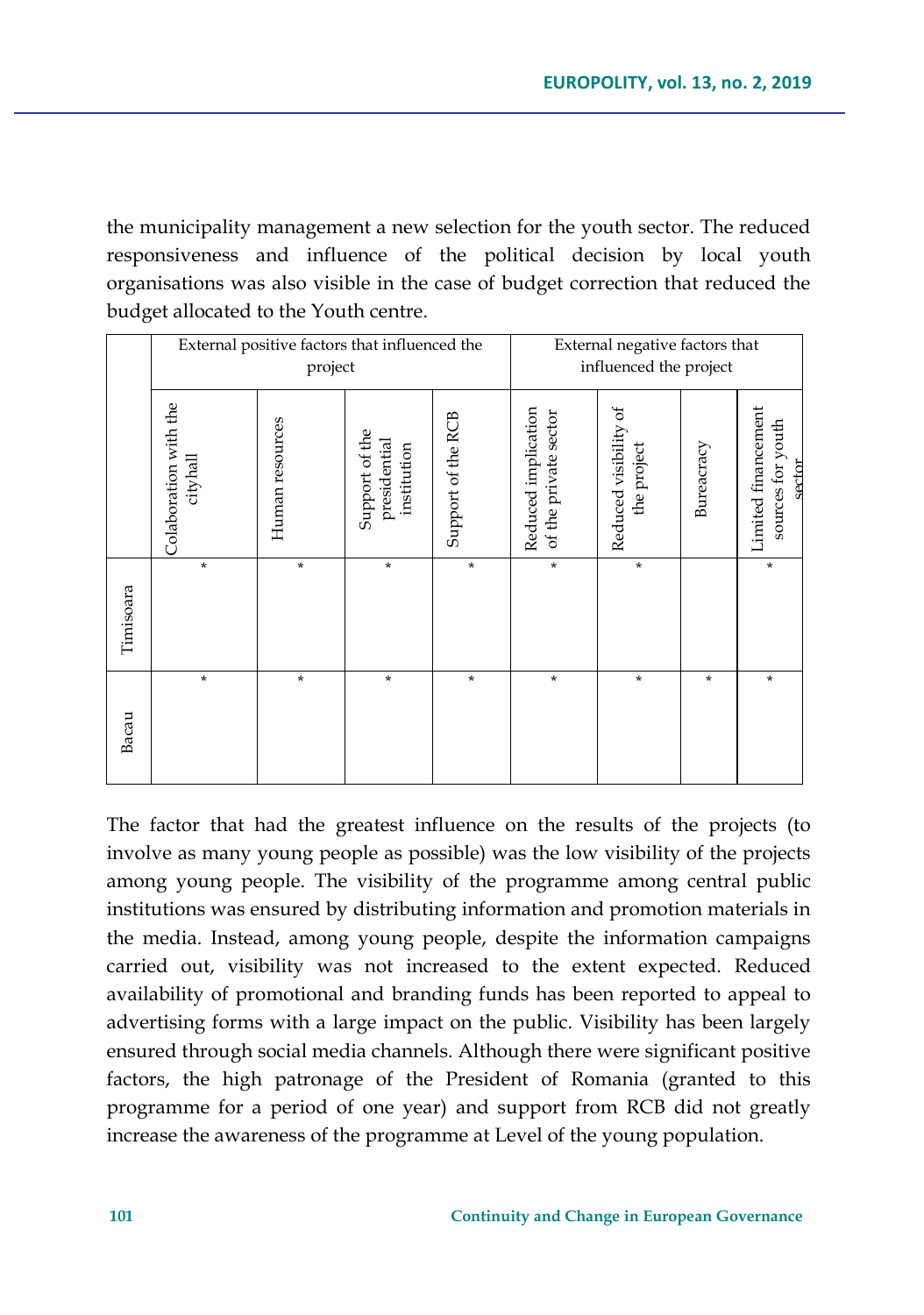The reduced involvement of private actors was caused by the lack of communication and understanding of the benefits of community involvement in the form of collaboration with youth organisations and local authorities. From the interview conducted in Baia Mare, it emerged that the relationship with the private environment is better than that described in Timisoara and Bacău, due to improved communication.

Except for these identified external factors, a positive internal factor should also be mentioned in the case of the Timisoara team: the experience of the implementation team and its ability to write and project management. The project in Bacău acted as a negative internal factor in the lack of homogeneity of the team (since the federation is a newly formed organization in which the members did not have the opportunity to know themselves well) and especially the lack of experience of the implementation team. This explains the difficult interaction with public institutions and the perception of bureaucracy, access to information and guidance, understanding of procedures, unsigned issue by the Timisoara team. At the same time, European funding sources were limited during the implementation of the Bacău project, so the management team had reduced opportunities to practice project writing.

Recommendations:

- It is recommended to diversify activities in order to cover all the needs of the target group.
- The activation of the Local Group would represent a positive factor in the implementation of future projects.
- It is beneficial to develop the mechanism for analysing the efficiency of the programme and projects, provided for in the agreement on awarding the title "Youth Capital of Romania" to Bacau and the implementation of the Bacău programme, the youth capital of Romania 2017-2018. The publication of cost-benefit analyses ensures transparency in the spending of public funds and has the advantage of presenting the situation in a clear and accessible manner.
- It is advisable to clarify the concept of civic participation with a view to formulating a set of programme indicators. They can be qualitative or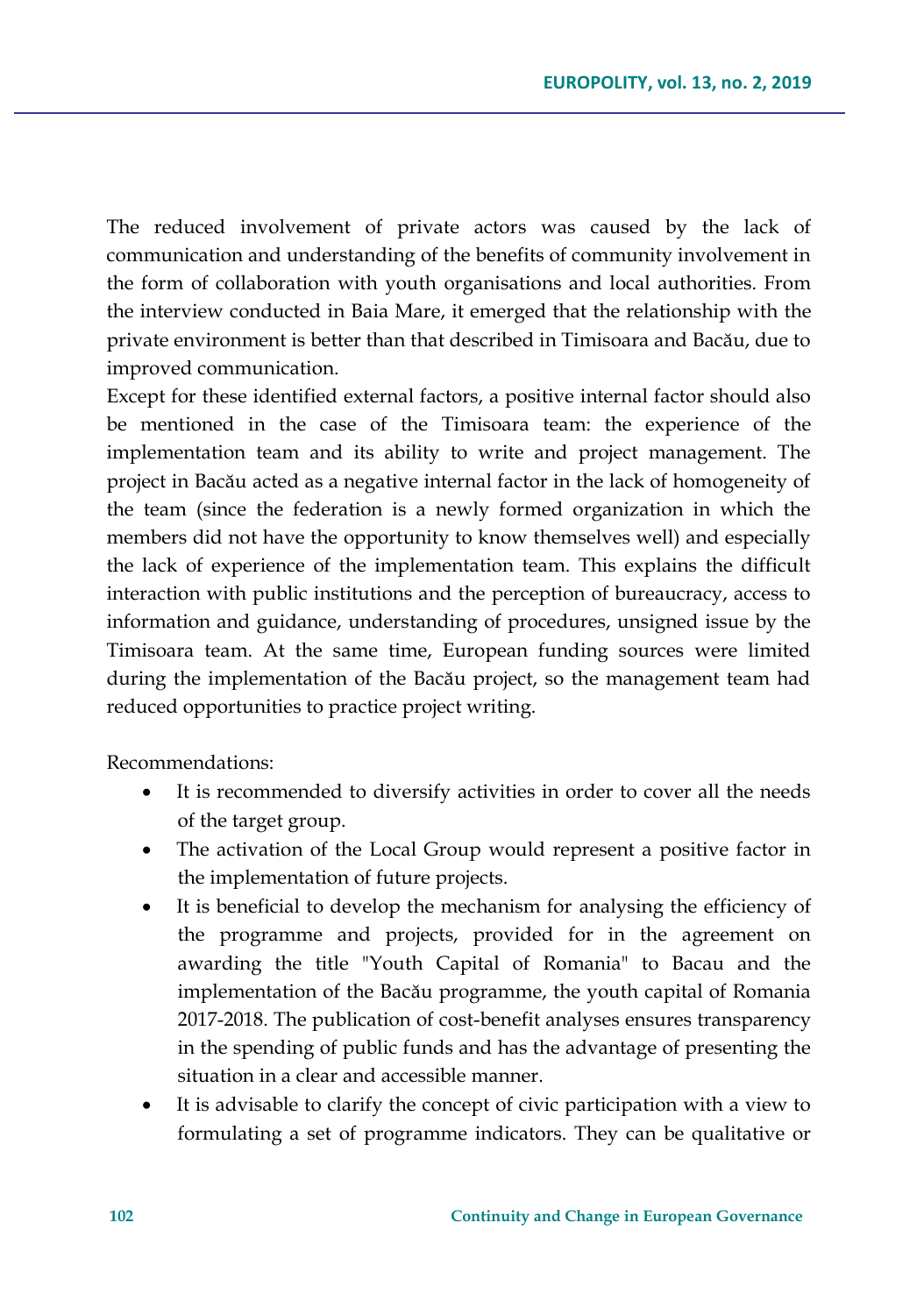quantitative, suitable for measuring the social benefits brought by youth.

Examples of indicators: conducting a advocacy process for an important cause for young people, number of regulations in the developed field (strategies, guides, methodologies, etc.), number of new volunteers, number of new youth organisations/structures, The percentage of locally active youth organisations, etc.

 It is recommended to maximise the influence of positive external factors such as the support of central public authorities and RCB, while reducing the influence of negative factors on results.

## *3.1.4. Sustainability*

This issue is addressed in the contest of application for the title so that each implementation team must develop a mechanism for predictability of project sustainability. According to the interviews, the projects are monitored postimplementation, and members of the management teams are connected to allow the exchange of experiences. Some of them are part of the new jury formula that will assess the candidacs of the following participating cities. Partnerships have also been developed between cities.

In Timisoara, the program "What am I looking for in the neighborhood?" and continues to carry out youth activities similar to those during the title, with the indication of decreasing the number of participants. The Timiş County Youth Foundation offers training courses to other youth organisations in the city for writing projects with the aim of developing organisations and their work. According to data collected from interviews, volunteers involved in the project period remain active.

After 2 years of the project, the youth budget has been diminished and there have been challenges regarding the applications for financing caused. The reduced budget also explains that a change has been introduced in the collection of local taxes and taxes, and because new priorities have been stepped up on the public agenda: funding of cultural activities in the context of the candidacy for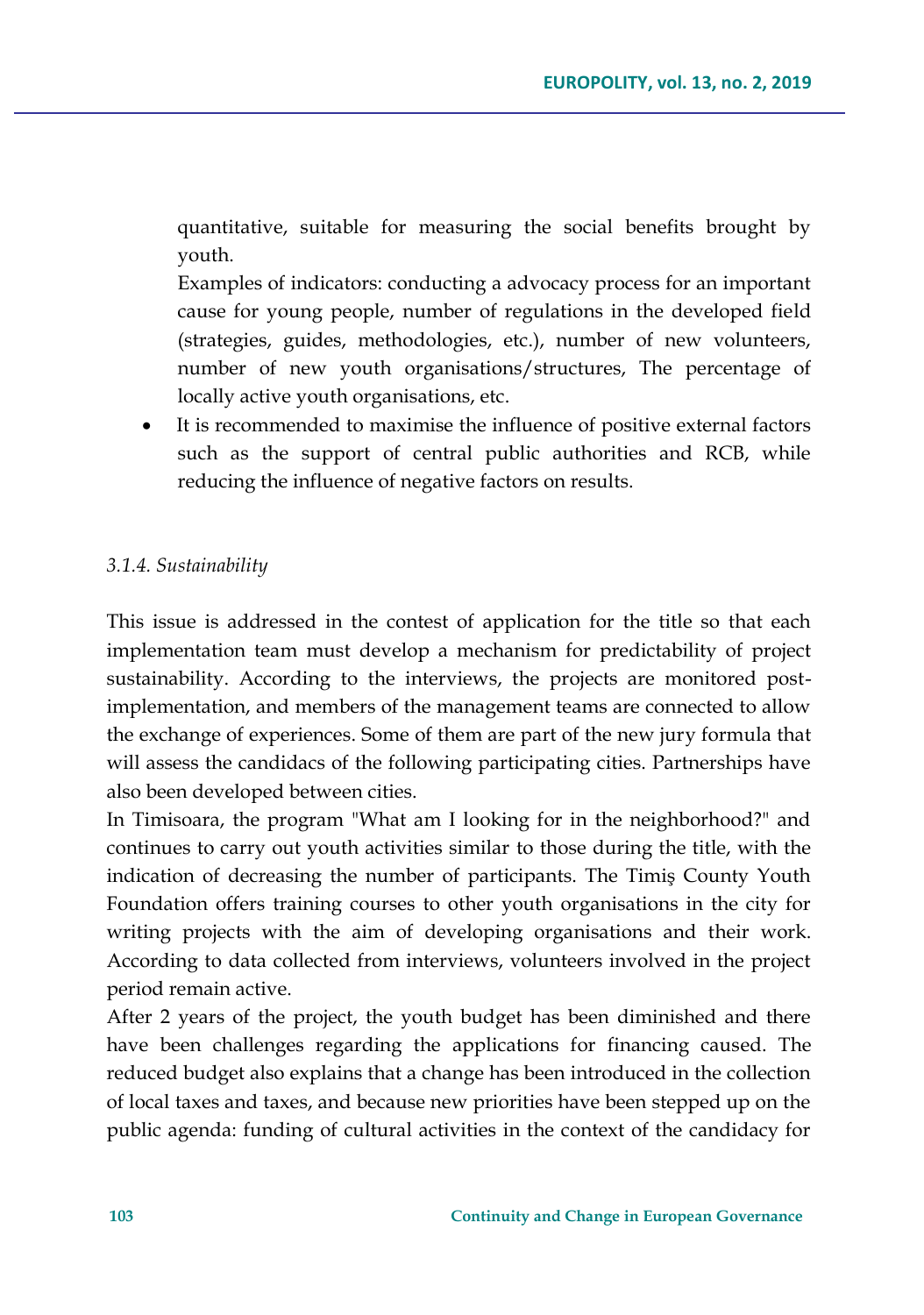the cultural capital European Union 2021. The risk of insufficient funding in the youth field is a moderate one.

In the interviews, there were identified in BACAU risks relating to human resources: on the one hand, limiting their involvement, on the other hand to the competences necessary to ensure the financial autonomy of the Federation. The local youth budget has been diminished as a result of the analysis of the efficiency of organisations in accessing funds and spending them. In order to develop the local youth strategy, a protocol has been signed with the town hall by which local authorities are adopting the strategy and the establishment of the Youth centre. The strategy will be formulated in collaboration with a number of experts in the field of public policy, and there is currently a qualitative research (focus group) and quantitative (by opinion poll) to involve as many young people in Bacau in the process and To map the needs of the youth community in Bacau. In order to build the Bacău Youth Centre, feasibility studies are carried out to identify the appropriate location.

Recommendations:

- It is recommended to develop a network communication system between the governance of the programme, organisations from winning cities, organisations wishing to apply in the future and organisations whose application has been declared unsuccessful. This interaction would encourage teams that did not get the opportunity to implement the project to re-apply with an improved application, incorporating good practices and lessons learnt from teams that had the title experience.
- It is advisable to maintain the approach adopted by the two project teams, namely maintaining the relationship with public authorities and partnerships whereby the identified priorities are still undertaken.
- We recommend the Ex-post monitoring of the project in Bacau under the agreement for 3 years.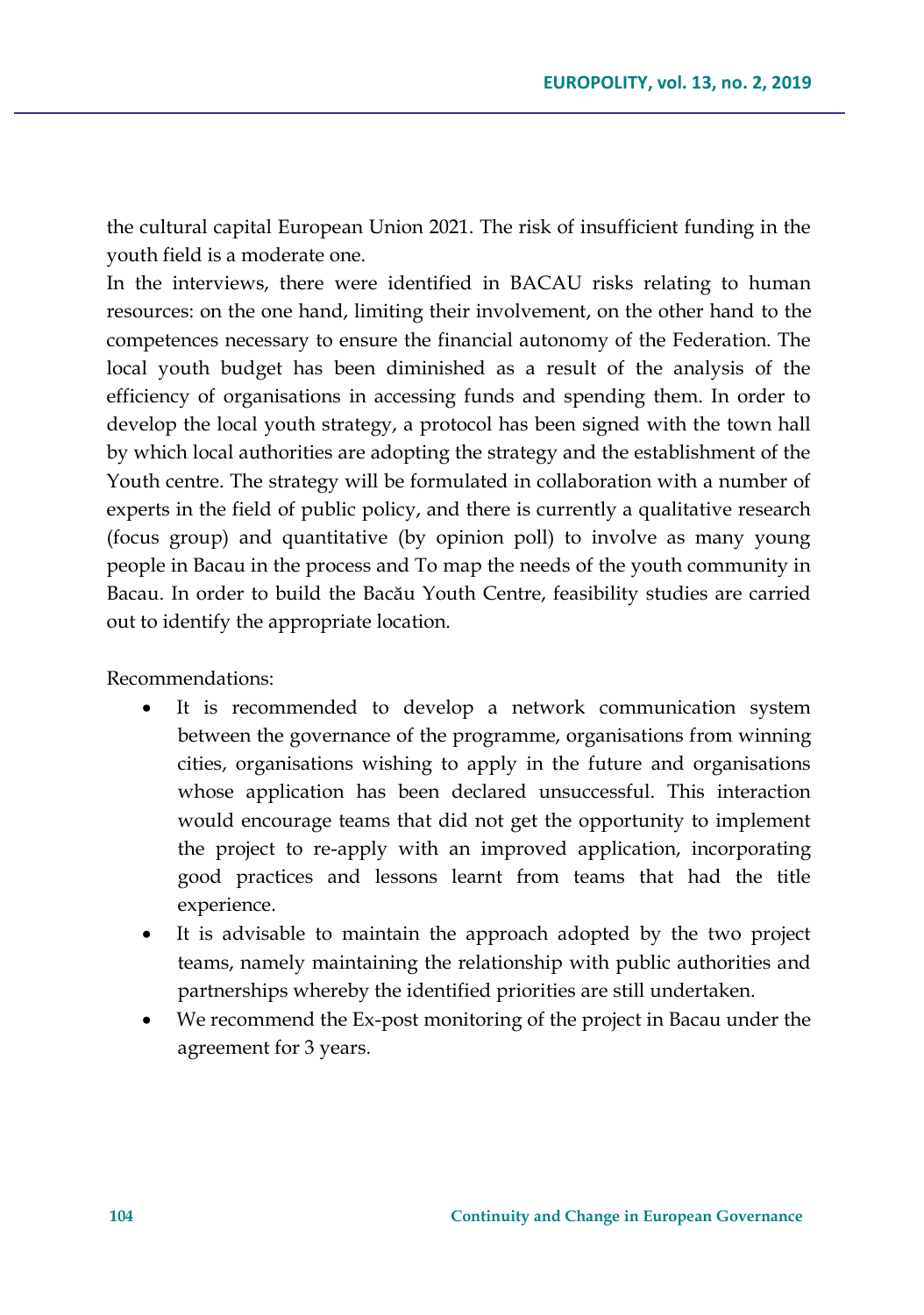## *3.1.5. European Added Value*

Firstly, it is encouraged to consult all relevant EU-wide documents in the youth sector with a view to completing the application form. According to the interviews, the programme's experience prepares youth organisations for drafting the candidacy for the title "European Capital of Youth". For example, in the case of Timişoarei, experience has provided know-how for both the application for the European programme and the title "European Capital of Culture 2021".

The programme promotes European principles and values and encourages the use of the structured dialogue tool. In projects, volunteers from Member States were involved through mobility projects. Indirectly, connecting young Europeans to the programme is achieved by interacting with the members of the governance in European Youth forums and councils. In the interviews is underlined the viziability of the programme in the immediate vicinity of Romania and taking over this initiative as good practice (for example, in Ukraine).

Recommendations:

- Develop partnerships with youth organisations in the Member States of the European Union. It would be useful to connect to the network of cities that were European capitals of Youth for cities in Romania wishing to run for this title to obtain relevant feedback about this experience.
- Develop mobility for young people on any subject of interest to young people or to facilitate the activities proposed in the application dossiers.
- Increase the visibility of the programme by disseminating results and promoting them extensively.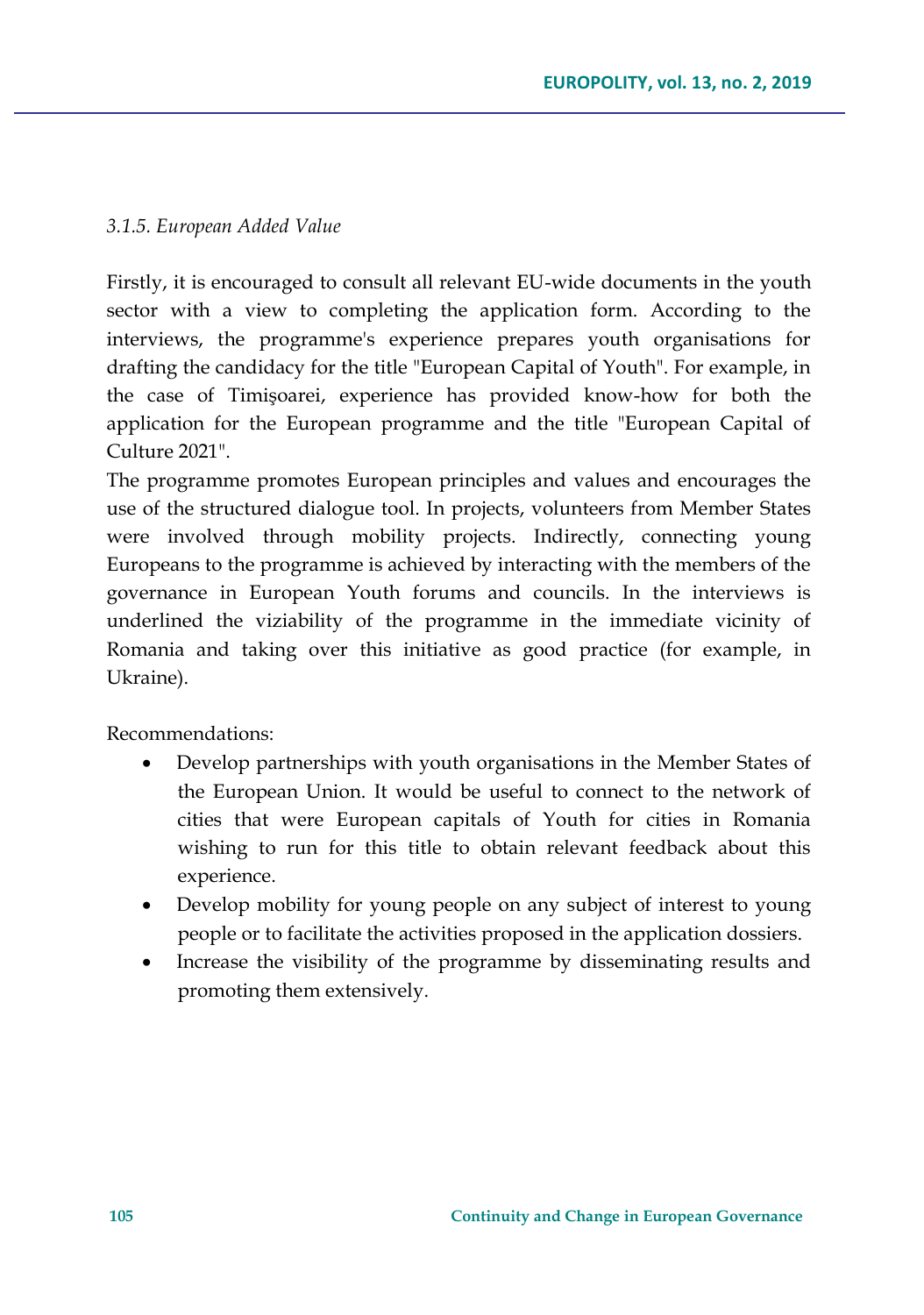### *3.2. Horizontal Recommendations*

- The development of the media relationship is fundamental in order to promote the programme among beneficiaries, to attract partners from the private environment and to increase awareness of the mobilisation of the youth sector in carrying out activities Beneficial for the community as a whole.
- It is recommended to increase knowledge of European funding sources for local organisations that have implemented projects under the programme in order to facilitate sustainability and to maintain the connection to priorities, but and the European technical and administrative procedures.
- It is recommended that each application be based on an analysis of the needs of the target group at local level. The making available of project substantiation models before opening the call for applications is an element that is subject to development.

These analyses can be type: the logical matrix of the project, mapping of all interested parties (stakeholders), problem tree and Objectives tree, SWOT analysis, etc.

- Keeping a standard application form is beneficial. Thus, an application quality standard is ensured and essential analyses are imposed which may otherwise be omitted (e.g. risk and sustainability analysis).
- It is recommended to publish the winning applications of the title with a view to providing a working model and a model of transparency. This measure would encourage the participation of organisations which cannot assess their capacity outside a test framework with clearly formulated requirements.
- It is recommended to create mechanisms to strengthen the relations between the members of project implementation teams in order to maximise the ownership of the proposed objectives and the effectiveness of teamwork. In this way, the risks attached to the project management are reduced. For example, organizational strategies can be created to steer team action.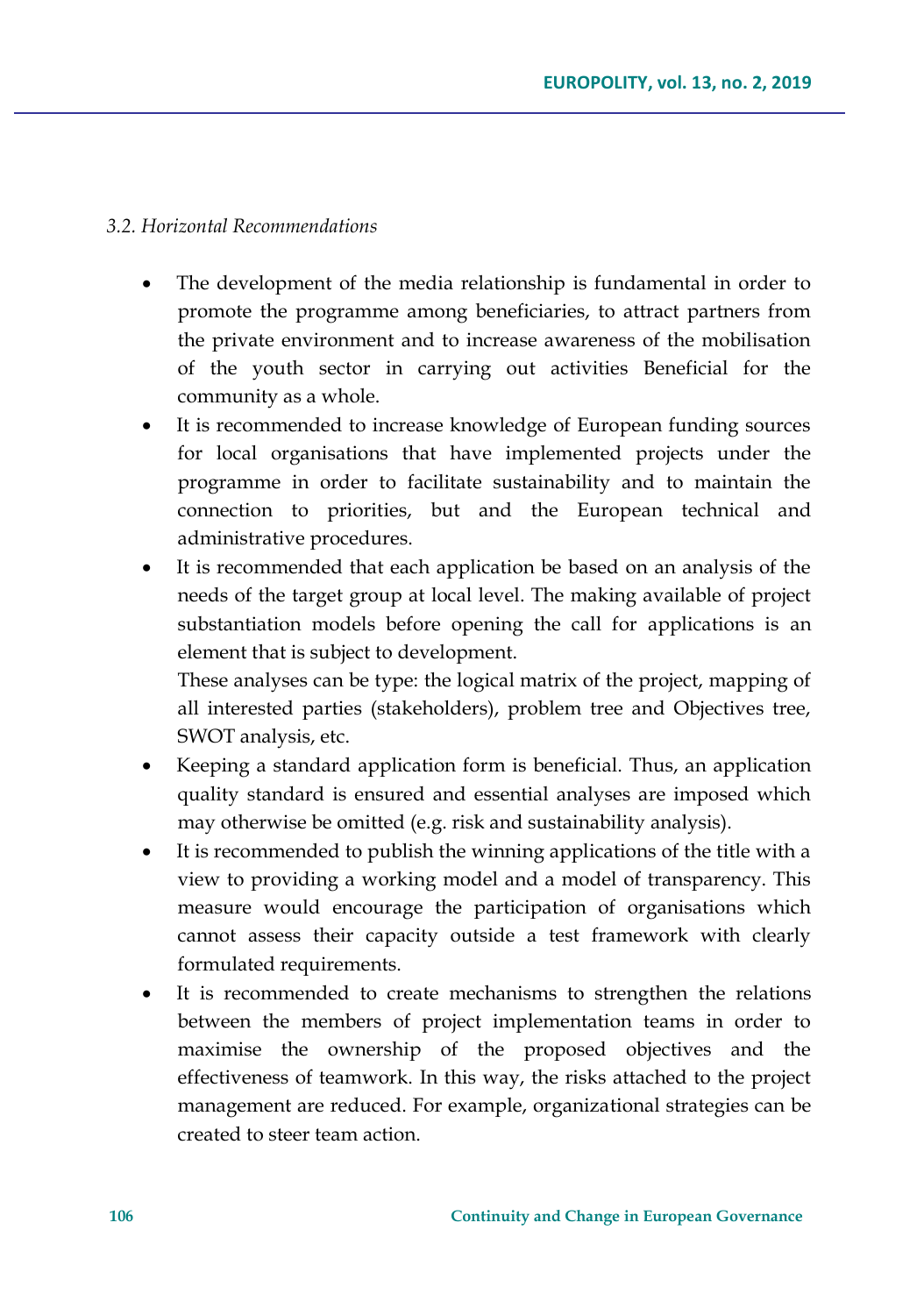It is encouraged to improve the capacity of the Monitoring and evaluation programme management team. It is recommended to develop a complex system for obtaining feedback from the organisations involved. The management team may choose to delegate the evaluation or develop their own assessment skills by participating in specific training courses, interaction with experts, etc.

## **4. CONCLUSIONS**

The evaluation of the "Youth Capital of Romania" programme was an empowering process and an opportunity for governance of the programme the to estimate the relevance of the objectives, the effectiveness of the measures, the sustainability of results and the European added value of the initiative as a whole.

Good practices have been identified, as well as elements that require improvement or transformation. Following the evaluation, targeted recommendations have been developed for each assessment criterion, as well as a number of general recommendations to improve the management of the programme and to facilitate its implementation in future projects. The developmental evaluation accelerated an improvement of the evaluation capacity of the management team by developing an evaluation mechanism similar to the one designed for this case study. It was the most versatile type of evaluation for understanding a complex programme such this one, and due to its flexibility were collected many evidences that seemed to not be the object of the evaluation in the initial phase.

The analysis of the youth field is therefore a complex process in which many study variables are difficult to control, but it is a necessary and useful approach, essential in setting up relevant and effective public policies and youth programmes.